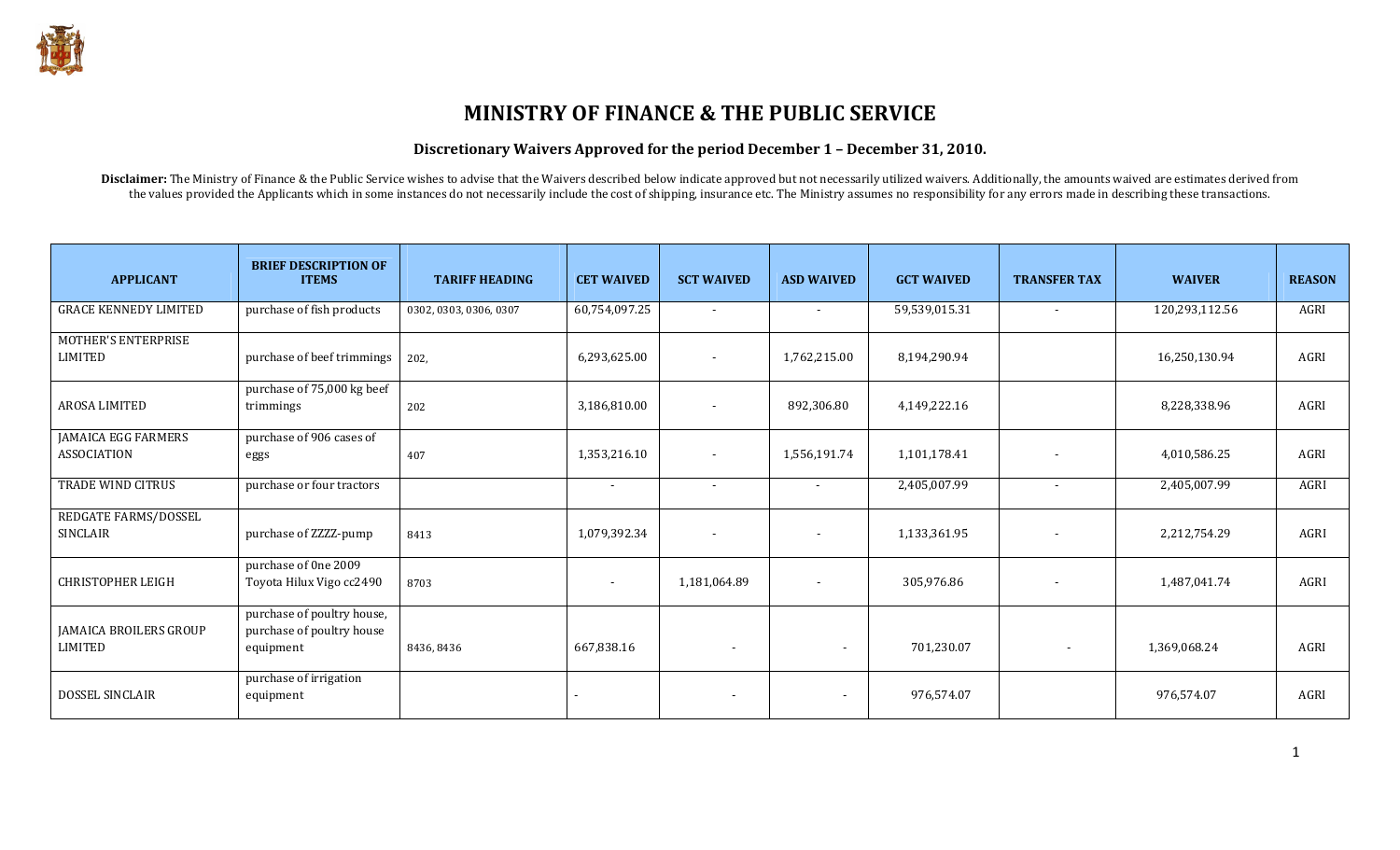

| <b>APPLICANT</b>             | <b>BRIEF DESCRIPTION OF</b><br><b>ITEMS</b>                                                                                                                                                                                                                                                                                                                                                                             | <b>TARIFF HEADING</b>                                                                                                                                                                                                                                                                                                                                                                                                                                                                                                           | <b>CET WAIVED</b> | <b>SCT WAIVED</b> | <b>ASD WAIVED</b>        | <b>GCT WAIVED</b> | <b>TRANSFER TAX</b> | <b>WAIVER</b>  | <b>REASON</b> |
|------------------------------|-------------------------------------------------------------------------------------------------------------------------------------------------------------------------------------------------------------------------------------------------------------------------------------------------------------------------------------------------------------------------------------------------------------------------|---------------------------------------------------------------------------------------------------------------------------------------------------------------------------------------------------------------------------------------------------------------------------------------------------------------------------------------------------------------------------------------------------------------------------------------------------------------------------------------------------------------------------------|-------------------|-------------------|--------------------------|-------------------|---------------------|----------------|---------------|
| <b>VALDEZ BULLOCK</b>        | purchase of poultry house<br>cleaning machine and<br>bush cutter                                                                                                                                                                                                                                                                                                                                                        | 8436                                                                                                                                                                                                                                                                                                                                                                                                                                                                                                                            | 379,017.84        |                   |                          | 397,968.73        |                     | 776,986.57     | AGRI          |
| <b>GK FOODS AND SERVICES</b> | purchase of equipment for<br>packaging house                                                                                                                                                                                                                                                                                                                                                                            | 8436                                                                                                                                                                                                                                                                                                                                                                                                                                                                                                                            | 369,499.00        |                   |                          | 387,973.95        |                     | 757,472.95     | AGRI          |
| <b>ANDREW LOGAN</b>          | purchase of ford tractor<br>and disk plow                                                                                                                                                                                                                                                                                                                                                                               | 87058701                                                                                                                                                                                                                                                                                                                                                                                                                                                                                                                        |                   | 249,961.78        | $\overline{\phantom{a}}$ | 481,176.42        |                     | 731,138.20     | AGRI          |
| <b>GARY COULTON</b>          | purchase of plough and<br>harrow with attachments                                                                                                                                                                                                                                                                                                                                                                       |                                                                                                                                                                                                                                                                                                                                                                                                                                                                                                                                 |                   |                   |                          | 325,282.63        |                     | 325,282.63     | AGRI          |
| <b>FRANKLYN SMITH</b>        | purchase of bee keeping<br>equipment                                                                                                                                                                                                                                                                                                                                                                                    | 8436                                                                                                                                                                                                                                                                                                                                                                                                                                                                                                                            | 8,284.68          |                   |                          | 8,698.92          |                     | 16,983.60      | AGRI          |
| FOOD FOR THE POOR            | donation two 45ft and five<br>45ft containers containing,<br>furniture,<br>shoes, medical supplies,<br>household items, toiletries,<br>educational<br>items, etc., donation of 1<br>40ft container containing<br>hospital furniture, medical<br>supplies etc., donation of<br>11 40ft and 5 45ft<br>containers containing<br>footwear, fencing,<br>shoes, clothing,<br>educational supplies,<br>household, medical etc. | 6302, 3305, 9603, 4202, 3307,<br>3304, 9403, 8304, 9506, 8409,<br>6309, 9503, 8528, 8471, 6302,<br>4819, 6505, 9404, 3926, 6409,<br>9401, 8418, 7323, 7321, 7323,<br>8423, 9402, 9018, 3005, 6207,<br>8418, 9402, 9401, 9403, 4818,<br>9503, 4802, 6404, 4015, 6506,<br>9405, 7009, 6911, 4820, 9609,<br>9608, 4901, 6404, 4802, 9017,<br>4016, 8214, 8213, 9014, 4202,<br>7318, 9603, 4818, 9404, 8713,<br>8509, 8716, 9021, 6207, 8443,<br>9610, 9403, 8304, 9401, 6910,<br>9018, 3926, 8713, 6307, 9402,<br>5710, 9506, 713, | 94,020,112.59     |                   |                          | 98,721,118.22     |                     | 192,741,230.81 | CHAR          |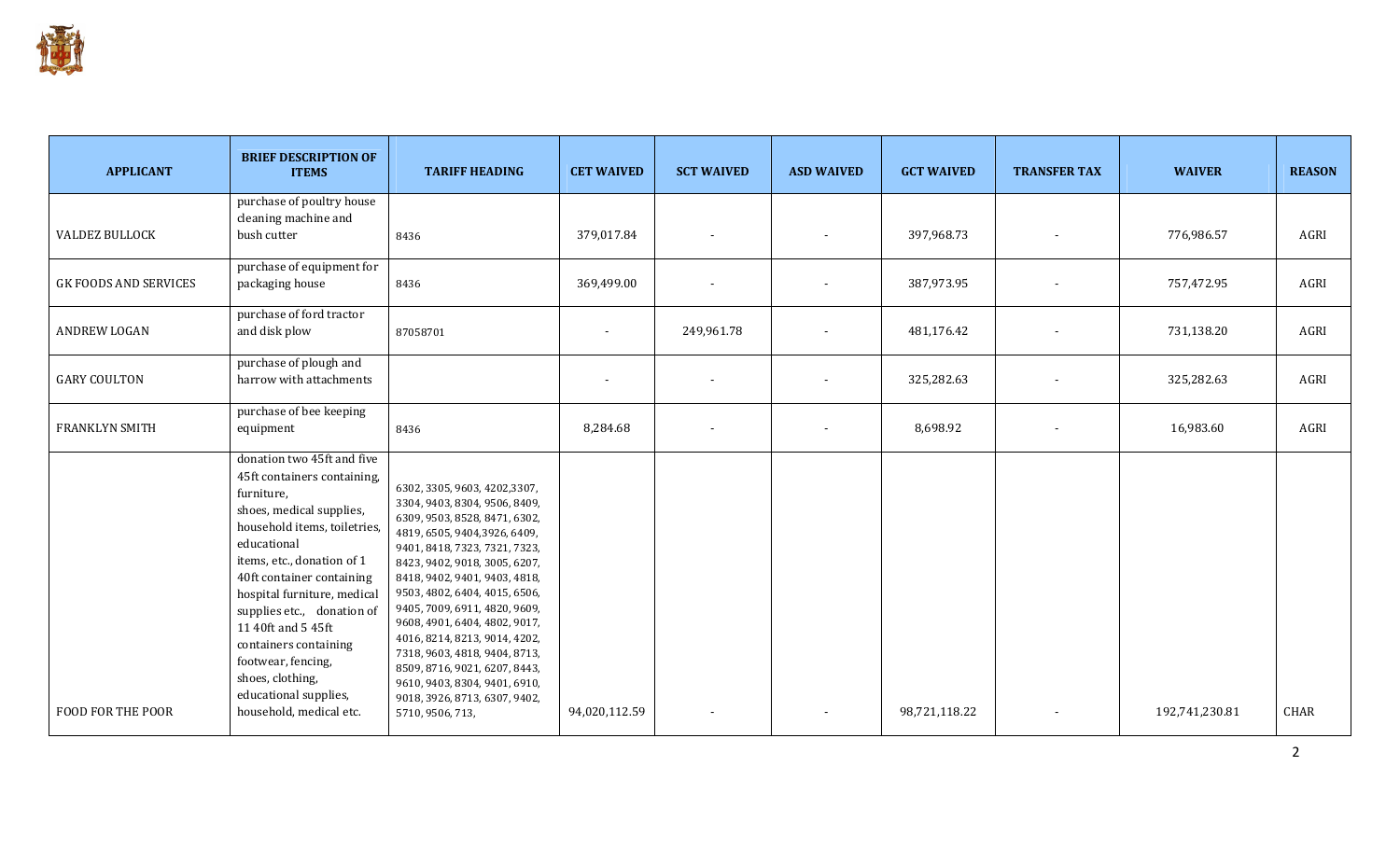

| <b>APPLICANT</b>                                    | <b>BRIEF DESCRIPTION OF</b><br><b>ITEMS</b>                                                                                                                                                                                                                                                                      | <b>TARIFF HEADING</b>                                                                                                                                                                                                                                                                                                                                                                                                                                                                                                                                                                          | <b>CET WAIVED</b> | <b>SCT WAIVED</b> | <b>ASD WAIVED</b>        | <b>GCT WAIVED</b> | <b>TRANSFER TAX</b> | <b>WAIVER</b> | <b>REASON</b> |
|-----------------------------------------------------|------------------------------------------------------------------------------------------------------------------------------------------------------------------------------------------------------------------------------------------------------------------------------------------------------------------|------------------------------------------------------------------------------------------------------------------------------------------------------------------------------------------------------------------------------------------------------------------------------------------------------------------------------------------------------------------------------------------------------------------------------------------------------------------------------------------------------------------------------------------------------------------------------------------------|-------------------|-------------------|--------------------------|-------------------|---------------------|---------------|---------------|
| AMBUCARE                                            | purchase of two Type11<br>Van-type ambulance                                                                                                                                                                                                                                                                     |                                                                                                                                                                                                                                                                                                                                                                                                                                                                                                                                                                                                |                   |                   |                          | 3,348,491.25      |                     | 3,348,491.25  | CHAR          |
| <b>E-LEARNING JAMAICA</b><br><b>COMPANY LIMITED</b> | purchase of cameras, DVD,<br>LCD TVs, table tops,<br>frames, etc                                                                                                                                                                                                                                                 | 8525, 8528, 9403                                                                                                                                                                                                                                                                                                                                                                                                                                                                                                                                                                               | 1,038,545.22      |                   |                          | 1,090,472.48      |                     | 2,129,017.69  | CHAR          |
| ST. JOHN BOSCO CHILDREN'S<br>HOME                   | purchase of one 2011<br>Nissan Urvan 15 Seater<br>bus                                                                                                                                                                                                                                                            |                                                                                                                                                                                                                                                                                                                                                                                                                                                                                                                                                                                                | 80,194.95         | 705,715.56        | $\overline{\phantom{a}}$ | 432,250.78        |                     | 1,218,161.29  | CHAR          |
| MISSIONARIES OF THE POOR                            | donation of one 40ft<br>container containing<br>clothing, food, furniture<br>etc., donation of one 40ft<br>container containing food,<br>diaper, etc., donation of<br>one 40ft container<br>containing food, clothing,<br>shoes etc., donation of one<br>40ft container containing<br>food, clothing, shoes etc. | 1516, 1006, 1701, 1101,<br>1902, 2106, 2008, 2005,<br>2103, 2104, 1604,<br>2104, 0713, 1904, 1104,<br>6209, 1701, 1104, 6209,<br>1704, 1806, 6309,<br>9503, 3924, 4818, 3306,<br>9603, 6307, 6205, 9403,<br>9404, 8715, 6302, 1006,<br>0713, 1701, 1104, 1101,<br>4818, 1901, 1517, 3003,<br>3304, 9018, 0713, 1905,<br>2009, 1101, 2104, 2103,<br>1704, 2501, 0802, 2202,<br>1905,<br>0813, 2103, 3924, 4015,<br>6302, 8712, 4820, 6309<br>3005, 6307, 3006, 3926,<br>8452, 4818, 4904, 8523,<br>7323, 3305, 7615,<br>3401, 3924, 3307, 4820,<br>8413, 9608, 3401, 7615,<br>7323, 9603, 5208, | 330,212.74        | $\blacksquare$    | $\overline{\phantom{a}}$ | 346,723.37        |                     | 676,936.11    | CHAR          |
|                                                     |                                                                                                                                                                                                                                                                                                                  |                                                                                                                                                                                                                                                                                                                                                                                                                                                                                                                                                                                                |                   |                   |                          |                   |                     |               |               |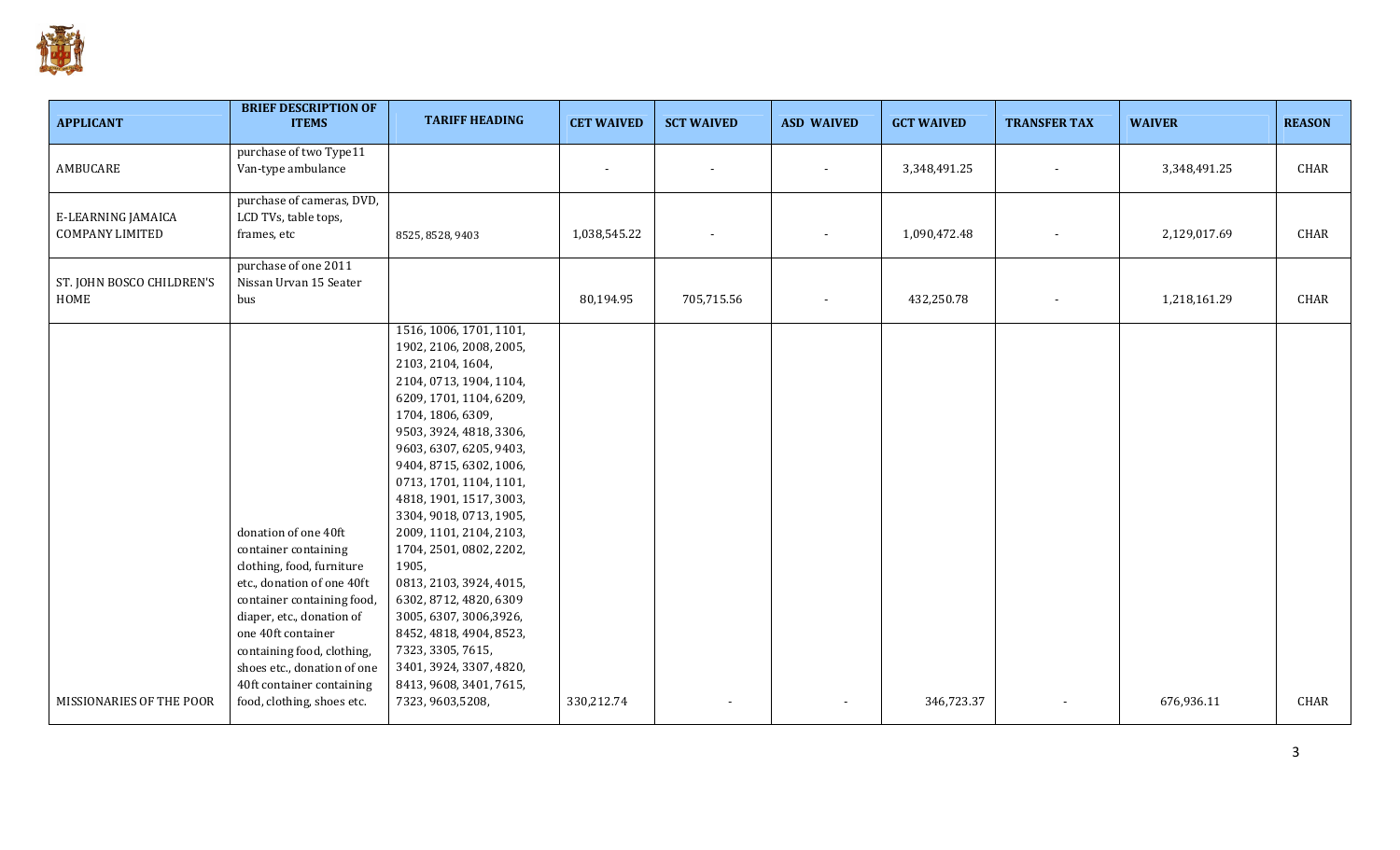

| <b>APPLICANT</b>                              | <b>BRIEF DESCRIPTION OF</b><br><b>ITEMS</b>                                        | <b>TARIFF HEADING</b>                                                                                                                                                                                                                                                    | <b>CET WAIVED</b> | <b>SCT WAIVED</b>        | <b>ASD WAIVED</b>        | <b>GCT WAIVED</b> | <b>TRANSFER TAX</b>      | <b>WAIVER</b> | <b>REASON</b> |
|-----------------------------------------------|------------------------------------------------------------------------------------|--------------------------------------------------------------------------------------------------------------------------------------------------------------------------------------------------------------------------------------------------------------------------|-------------------|--------------------------|--------------------------|-------------------|--------------------------|---------------|---------------|
|                                               | donation of eight pallets<br>containing toys, medical<br>items and sporting        |                                                                                                                                                                                                                                                                          |                   |                          |                          |                   |                          |               |               |
| UPLIFTMENT JAMAICA                            | equipment                                                                          | 9898                                                                                                                                                                                                                                                                     | 322,833.60        |                          | $\overline{\phantom{a}}$ | 338,975.28        |                          | 661,808.88    | CHAR          |
| JAMAICA BAPTIST UNION                         | purchase of 4500 manuals                                                           | 4820                                                                                                                                                                                                                                                                     | 205,333.38        |                          | $\overline{\phantom{a}}$ | 215,600.05        | $\overline{\phantom{a}}$ | 420,933.43    | CHAR          |
| THE MOUNT NEBO BAPTIST<br>CHURCH              | donation of one 20ft<br>container containing<br>building material, books<br>etc.   |                                                                                                                                                                                                                                                                          | 203,926.59        | $\overline{\phantom{a}}$ | $\overline{\phantom{a}}$ | 214,122.92        | $\overline{\phantom{a}}$ | 418,049.51    | CHAR          |
| JAMAICA ASSOCIATION FOR<br>THE DEAF           | purchase of audilogical<br>equipment                                               | 9018, 9033                                                                                                                                                                                                                                                               | 170,952.60        |                          | $\overline{\phantom{a}}$ | 179,500.23        |                          | 350,452.83    | CHAR          |
| ST. ELIZABETH HOMECOMING<br><b>FOUNDATION</b> | procurement of meals                                                               |                                                                                                                                                                                                                                                                          |                   |                          | $\overline{\phantom{a}}$ | 208,761.53        | $\overline{\phantom{a}}$ | 208,761.53    | CHAR          |
| THE SALVATION ARMY                            | purchase of meals,<br>donation of three barrels<br>containing food and<br>clothing | 2099, 2201, 3006, 3919, 3924,<br>4009, 4203, 4418, 4419, 4901,<br>5609, 6209, 6215, 6217, 6302,<br>6404, 6506, 6910, 6912, 7309,<br>7313, 7317, 7318, 7323, 7324,<br>7326, 8201, 8205,<br>8215,8414,8425,8472,8544,<br>8715, 9008, 9017, 9403, 9503,<br>9506, 9603, 9609 | 10,339.20         |                          |                          | 128,391.49        |                          | 138,730.69    | <b>CHAR</b>   |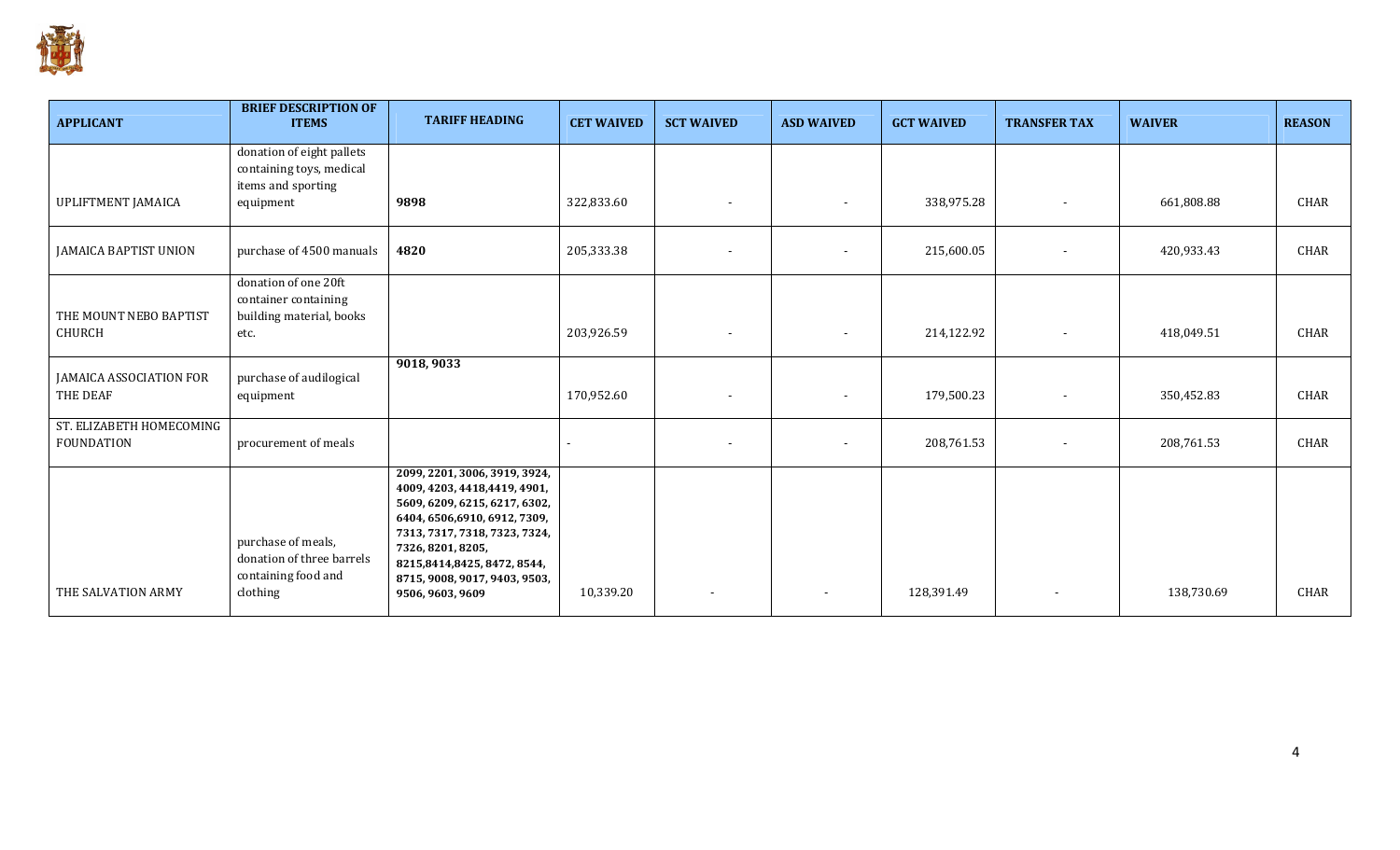

| <b>APPLICANT</b>                                                              | <b>BRIEF DESCRIPTION OF</b><br><b>ITEMS</b>                           | <b>TARIFF HEADING</b>                                                                                                                                                                                                                                                             | <b>CET WAIVED</b> | <b>SCT WAIVED</b> | <b>ASD WAIVED</b> | <b>GCT WAIVED</b> | <b>TRANSFER TAX</b> | <b>WAIVER</b> | <b>REASON</b> |
|-------------------------------------------------------------------------------|-----------------------------------------------------------------------|-----------------------------------------------------------------------------------------------------------------------------------------------------------------------------------------------------------------------------------------------------------------------------------|-------------------|-------------------|-------------------|-------------------|---------------------|---------------|---------------|
| FOREFRONT EXPLOIT<br><b>MISSION</b>                                           | donation of one 40ft<br>container containing<br>clothing, shoes, etc. | 2099, 2201, 3006, 3919, 3924,<br>4009, 4203, 4418, 4419, 4901,<br>5609, 6209, 6215, 6217, 6302,<br>6404, 6506, 6910, 6912, 7309,<br>7313, 7317, 7318, 7323, 7324,<br>7326, 8201, 8205,<br>8215,8414,8425,8472,8544,<br>8715, 9008, 9017, 9403, 9503,<br>9506, 9603, 9609          | 54,022.32         |                   |                   | 56,723.44         |                     | 110,745.76    | CHAR          |
| BLESSING AND DELIVERANCE<br><b>MINISTRIES</b>                                 | shipment of clothing, food,<br>toiletries etc.                        | 2099, 2201, 3006, 3919,<br>3924, 4009, 4203,<br>4418,4419, 4901, 5609,<br>6209, 6215, 6217, 6302,<br>6404, 6506, 6910, 6912,<br>7309, 7313, 7317, 7318,<br>7323, 7324, 7326, 8201,<br>8205, 8215, 8414, 8425,<br>8472, 8544,<br>8715, 9008, 9017, 9403,<br>9503, 9506, 9603, 9609 | 51,558.00         |                   |                   | 54,135.90         |                     | 105,693.90    | CHAR          |
| THE JAMAICA SOCIETY FOR<br>THE PREVENTION OF<br><b>CRUELTY TO ANIMALS LTD</b> | donation of sutres                                                    | 2099, 2201, 3006, 3919,<br>3924, 4009, 4203,<br>4418,4419, 4901, 5609,<br>6209, 6215, 6217, 6302,<br>6404, 6506, 6910, 6912,<br>7309, 7313, 7317, 7318,<br>7323, 7324, 7326, 8201,<br>8205,8215,8414,8425,<br>8472, 8544, 8715, 9008,<br>9017, 9403, 9503, 9506,<br>9603, 9609    | 21,855.91         |                   |                   | 42,072.63         |                     | 63,928.54     | CHAR          |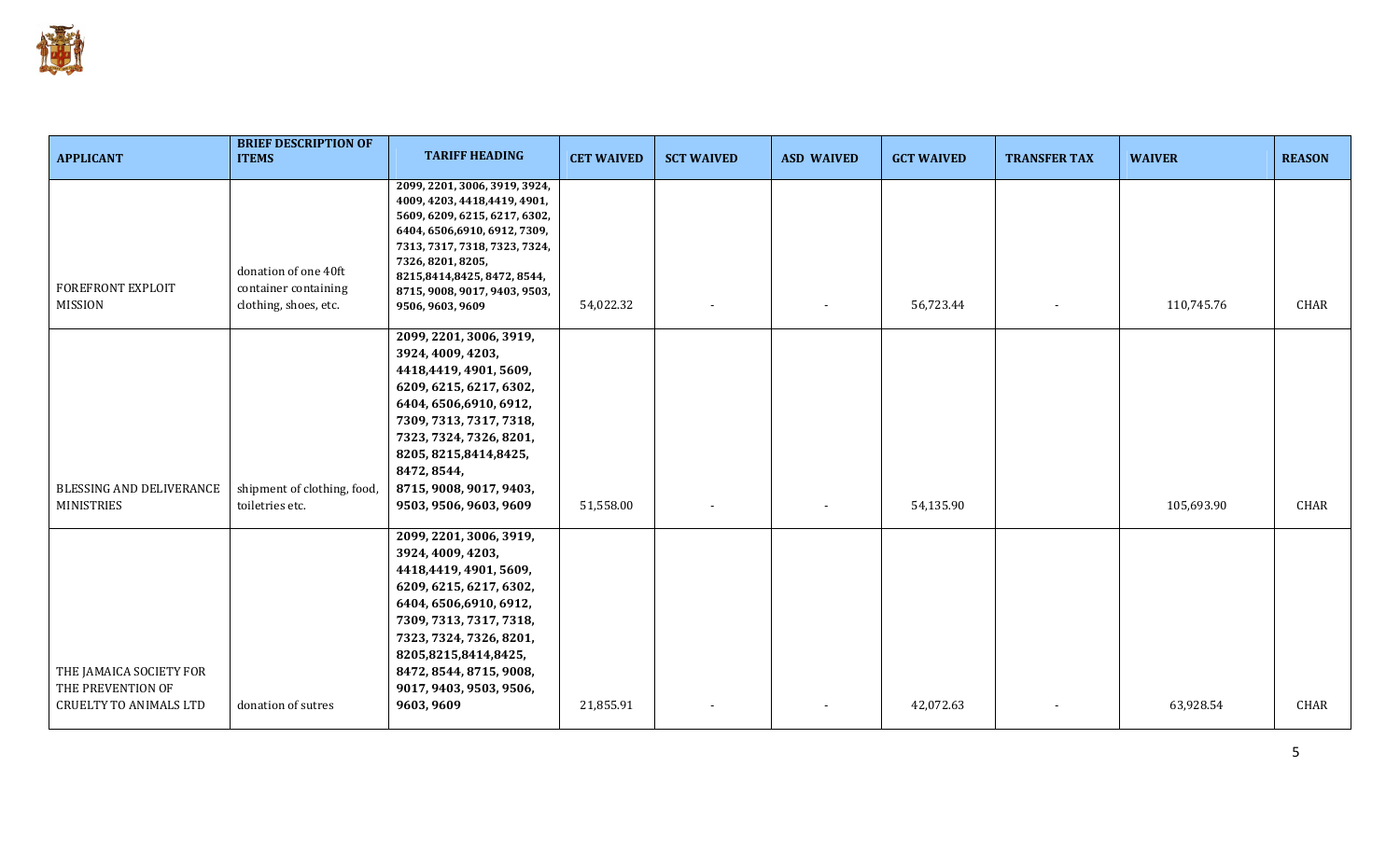

| <b>APPLICANT</b>                                                | <b>BRIEF DESCRIPTION OF</b><br><b>ITEMS</b>                              | <b>TARIFF HEADINGS</b>                                          | <b>CET WAIVED</b> | <b>SCT WAIVED</b>        | <b>ASD WAIVED</b>        | <b>GCT WAIVED</b> | <b>TRANSFER TAX</b> | <b>WAIVER</b> | <b>REASON</b> |
|-----------------------------------------------------------------|--------------------------------------------------------------------------|-----------------------------------------------------------------|-------------------|--------------------------|--------------------------|-------------------|---------------------|---------------|---------------|
| KIWANIS CLUB OF EASTERN<br>KINGSTON AND PORT ROYAL              | donation of two barrels<br>containing food and<br>clothing               | 9898                                                            | 30,722.40         |                          |                          | 32,258.52         |                     | 62,980.92     | CHAR          |
| ASSEMBLIES OF GOD,<br>JAMAICA/BETHEL ASSEMBLY<br>OF GOD         | donation of food, books,<br>hygiene kits etc.                            | 9898                                                            | 28,166.35         | $\blacksquare$           |                          | 29,574.67         |                     | 57,741.02     | CHAR          |
| <b>ROTARY CLUB OF KINGSTON</b><br><b>EAST &amp; PORT ROYAL</b>  | purchase of playground<br>equipment                                      |                                                                 |                   |                          |                          | 56,546.46         |                     | 56,546.46     | CHAR          |
| TEAMS FOR MEDICAL<br>MISSION                                    | purchase of building<br>material                                         |                                                                 |                   |                          |                          | 54,538.47         |                     | 54,538.47     | CHAR          |
| THE JAMAICA LEGION                                              | donation of lapelpins                                                    | 7117                                                            | 22,473.50         | $\overline{\phantom{a}}$ | $\overline{a}$           | 23,597.17         |                     | 46,070.67     | CHAR          |
| <b>CALVARY TEMPLE</b><br>EVANGELICAL CHURCH OF<br><b>CHRIST</b> | donation of five barrels<br>containing used clothing,<br>stationery etc. | 9898                                                            | 22,401.60         |                          | $\overline{\phantom{a}}$ | 23,521.68         |                     | 45,923.28     | <b>CHAR</b>   |
| <b>JOSH WALKER</b>                                              | purchase of high<br>frequency data/voice<br>transceiver                  | 8418, 7325, 8516                                                | 21,442.50         | $\overline{\phantom{a}}$ | $\overline{\phantom{a}}$ | 22,514.63         |                     | 43,957.13     | CHAR          |
| <b>CHURCH OF GOD IN CHRIST</b><br><b>JESUS APOSTOLIC</b>        | donation of five barrels<br>and three boxes<br>containing food           | 9898                                                            | 17,232.00         | $\overline{\phantom{a}}$ | $\overline{\phantom{a}}$ | 18,093.60         |                     | 35,325.60     | CHAR          |
| ROY MCKENZIE                                                    | donation of toys, candies,<br>clothing, etc.                             | 4820, 9017, 4016, 9609,<br>9506,9608, 9503, 8424,<br>1704, 6309 | 17,232.00         |                          |                          | 18,093.60         |                     | 35,325.60     | <b>CHAR</b>   |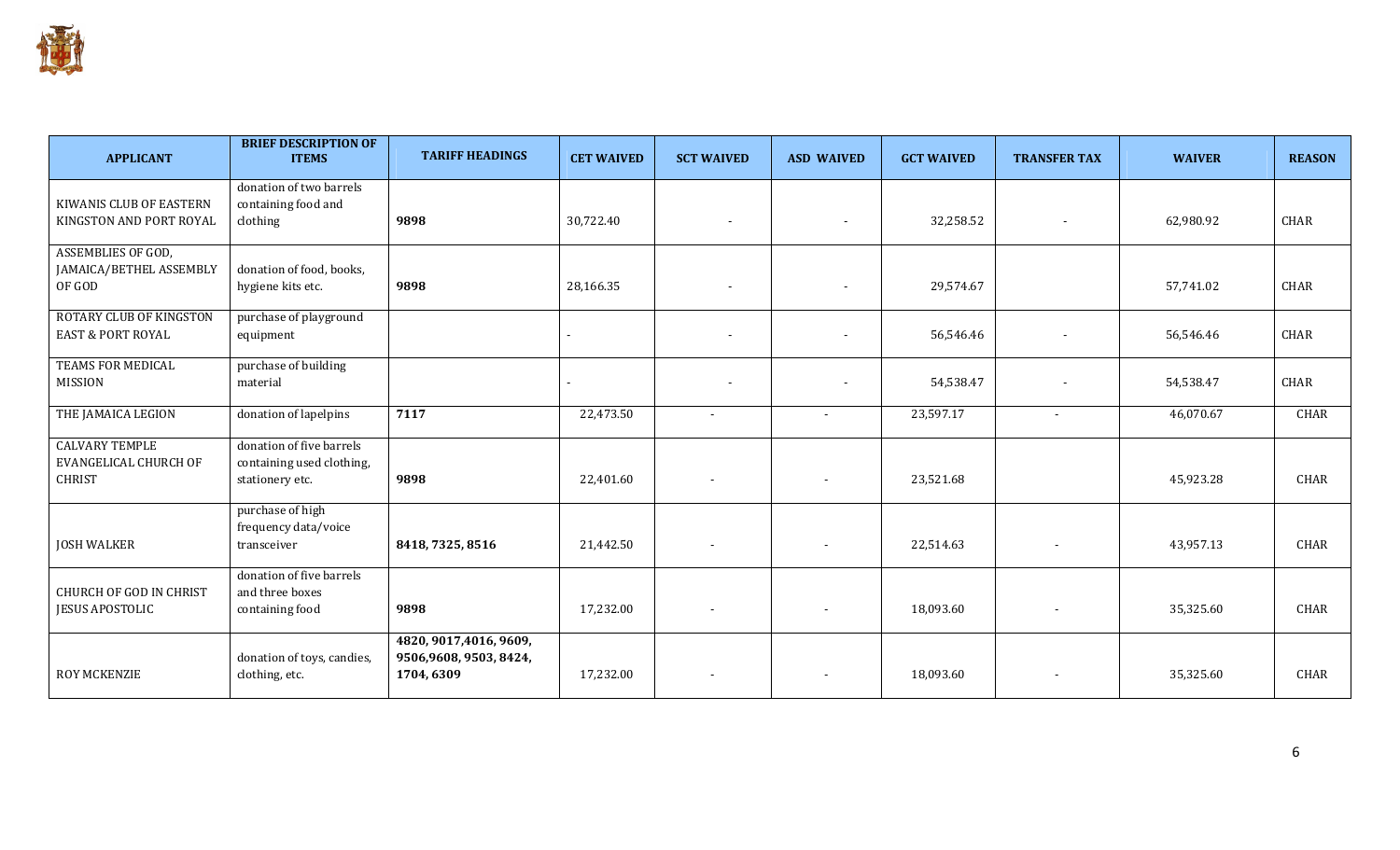

| <b>APPLICANT</b>                                  | <b>BRIEF DESCRIPTION OF</b><br><b>ITEMS</b>                                          | <b>TARIFF HEADINGS</b> | <b>CET WAIVED</b> | <b>SCT WAIVED</b>        | <b>ASD WAIVED</b>        | <b>GCT WAIVED</b> | <b>TRANSFER TAX</b>      | <b>WAIVER</b> | <b>REASON</b> |
|---------------------------------------------------|--------------------------------------------------------------------------------------|------------------------|-------------------|--------------------------|--------------------------|-------------------|--------------------------|---------------|---------------|
| STONY HILL SEVENTH DAY<br><b>ADVENTIST CHURCH</b> | donation of eight barrels<br>containing food, clothing,<br>books etc.                | 9898                   | 17,186.00         | $\overline{\phantom{a}}$ | $\overline{\phantom{a}}$ | 18,045.30         | $\overline{\phantom{a}}$ | 35,231.30     | CHAR          |
| BRAND NEW LIFE CHURCH OF<br>GOD, JAMAICA          | donation of four barrels<br>shoes and clothing                                       | 9898                   | 17,154.00         | $\overline{\phantom{a}}$ |                          | 18,011.70         |                          | 35,165.70     | CHAR          |
| PORTMORE NEW TESTAMENT<br>CHURCH                  | donation of five barrels<br>and one box containing<br>toys, candy etc.               | 9898                   | 15,646.66         |                          |                          | 16,428.99         |                          | 32,075.64     | <b>CHAR</b>   |
| TORRINGTON FOURSQUARE<br><b>GOSPEL CHURCH</b>     | donation of six barrels<br>containing school supplies,<br>toiletries, bags and socks | 9898                   | 14,596.20         | $\overline{\phantom{a}}$ | $\overline{\phantom{a}}$ | 15,326.01         | $\overline{\phantom{a}}$ | 29,922.21     | CHAR          |
| OXFORD BAPTIST CHURCH                             | donation of musical items                                                            | 9206,8302,9201         | 13,232.70         | $\overline{\phantom{a}}$ | $\blacksquare$           | 13,894.34         |                          | 27,127.04     | CHAR          |
| POWER AND LIGHT MINISTRY                          | donation of three barrels<br>containing toys                                         | 9898                   | 10,108.80         | $\sim$                   | $\blacksquare$           | 10,614.24         | $\overline{\phantom{a}}$ | 20,723.04     | CHAR          |
| RESTORATION OF LIFE MISSION<br><b>IN CHRIST</b>   | donation of toys, school<br>supplies, food, etc.                                     | 9898                   | 8,748.54          | $\overline{\phantom{a}}$ | $\overline{\phantom{a}}$ | 9,185.97          | $\overline{\phantom{a}}$ | 17,934.51     | CHAR          |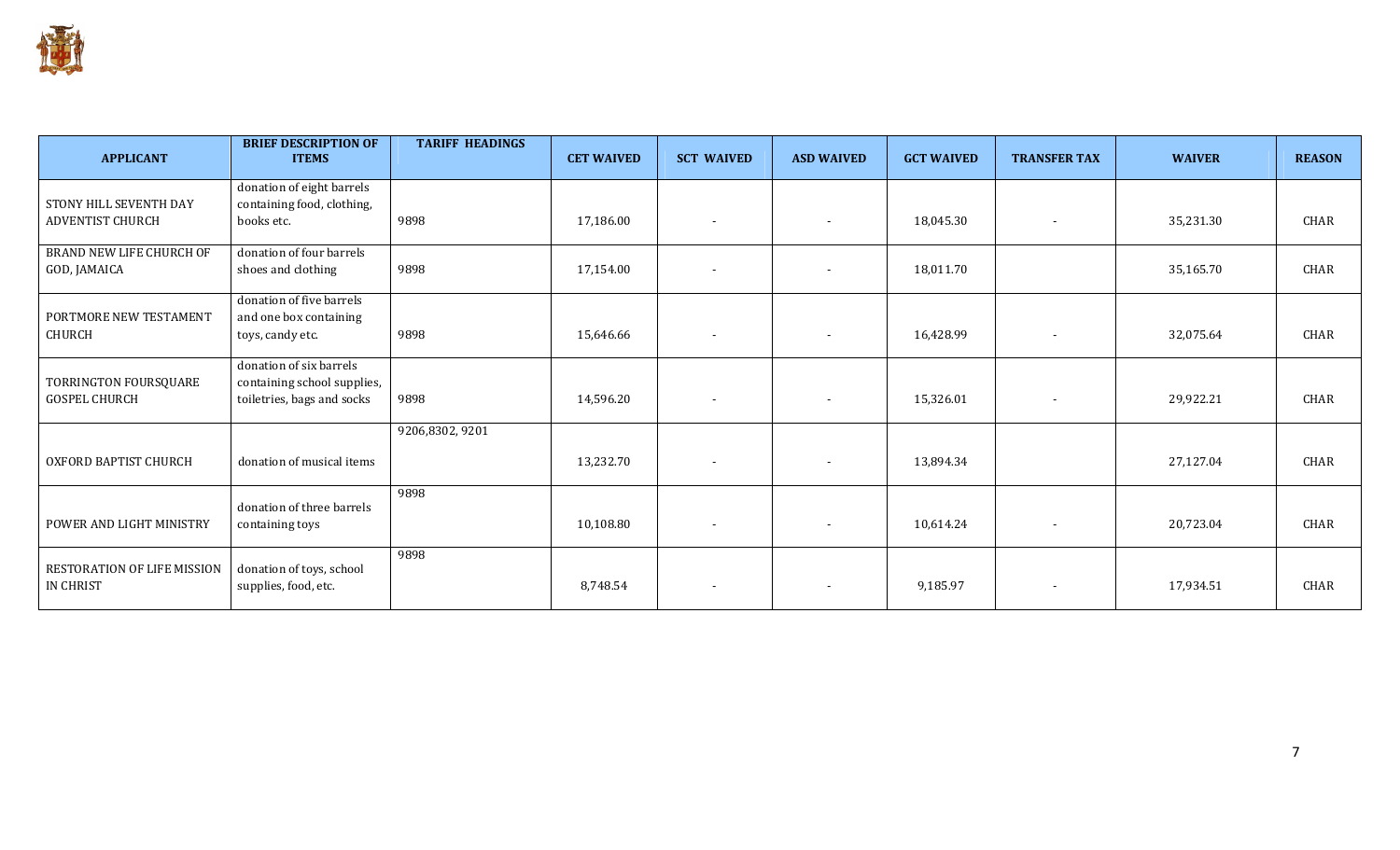

| <b>APPLICANT</b>                                                                     | <b>BRIEF DESCRIPTION OF</b><br><b>ITEMS</b>                                                                                               | <b>TARIFF HEADINGS</b>                | <b>CET WAIVED</b> | <b>SCT WAIVED</b>        | <b>ASD WAIVED</b>        | <b>GCT WAIVED</b> | <b>TRANSFER TAX</b> | <b>WAIVER</b> | <b>REASON</b> |
|--------------------------------------------------------------------------------------|-------------------------------------------------------------------------------------------------------------------------------------------|---------------------------------------|-------------------|--------------------------|--------------------------|-------------------|---------------------|---------------|---------------|
| STERLING UNITED CHURCH,<br><b>GRANGE HILL</b>                                        | donation of one barrel<br>containing school supplies<br>and backpacks                                                                     |                                       | 5,151.60          | $\sim$                   |                          | 5,409.18          |                     | 10,560.78     | CHAR          |
| THE SEVENTH-DAY<br>APOSTOLIC SPIRITUAL<br>CHURCH OF GOD, LAND TOP<br><b>DISTRICT</b> | donation of four barrels<br>and one box containing<br>food, clothing etc.                                                                 | 9898                                  | 5,146.20          | $\overline{\phantom{a}}$ |                          | 5,403.51          |                     | 10,549.71     | <b>CHAR</b>   |
| PALMETTO GARDENS<br>SEVENTH-DAY ADVENTIST<br><b>CHURCH</b>                           | donation of three barrels<br>containing food, clothing<br>etc.                                                                            | 9898                                  | 4,308.00          | $\overline{\phantom{a}}$ |                          | 4,523.40          |                     | 8,831.40      | CHAR          |
| LITTLE MANGER CHURCH OF<br><b>JESUS CHRIST</b>                                       | donation of one barrel<br>containing food, clothing<br>and used shoes                                                                     | 9898                                  | 3,434.40          |                          |                          | 3,606.12          |                     | 7,040.52      | CHAR          |
| <b>CHINA HARBOUR</b><br>ENGINEERING COMPANY<br><b>LIMITED</b>                        | purchase of one 2011<br>Toyota Coaster Bus 29<br>Seater, purchase of two<br>2011 Toyota<br>Hilux, purchase of two<br>2011 Mitsubishi L200 | 8702, 8703, 8702, 8703,<br>8702, 8703 | 1,159,699.09      | 3,934,091.92             | $\overline{\phantom{a}}$ | 4,382,722.02      |                     | 9,476,513.02  | GOVT/CON      |
| <b>INLAND REVENUE</b><br>DEPARTMENT                                                  | importation of motor<br>vehicle registration<br>certificates                                                                              | 4901                                  | 287,225.40        | $\overline{\phantom{a}}$ |                          | 1,055,553.36      |                     | 1,342,778.76  | GOVT/INST     |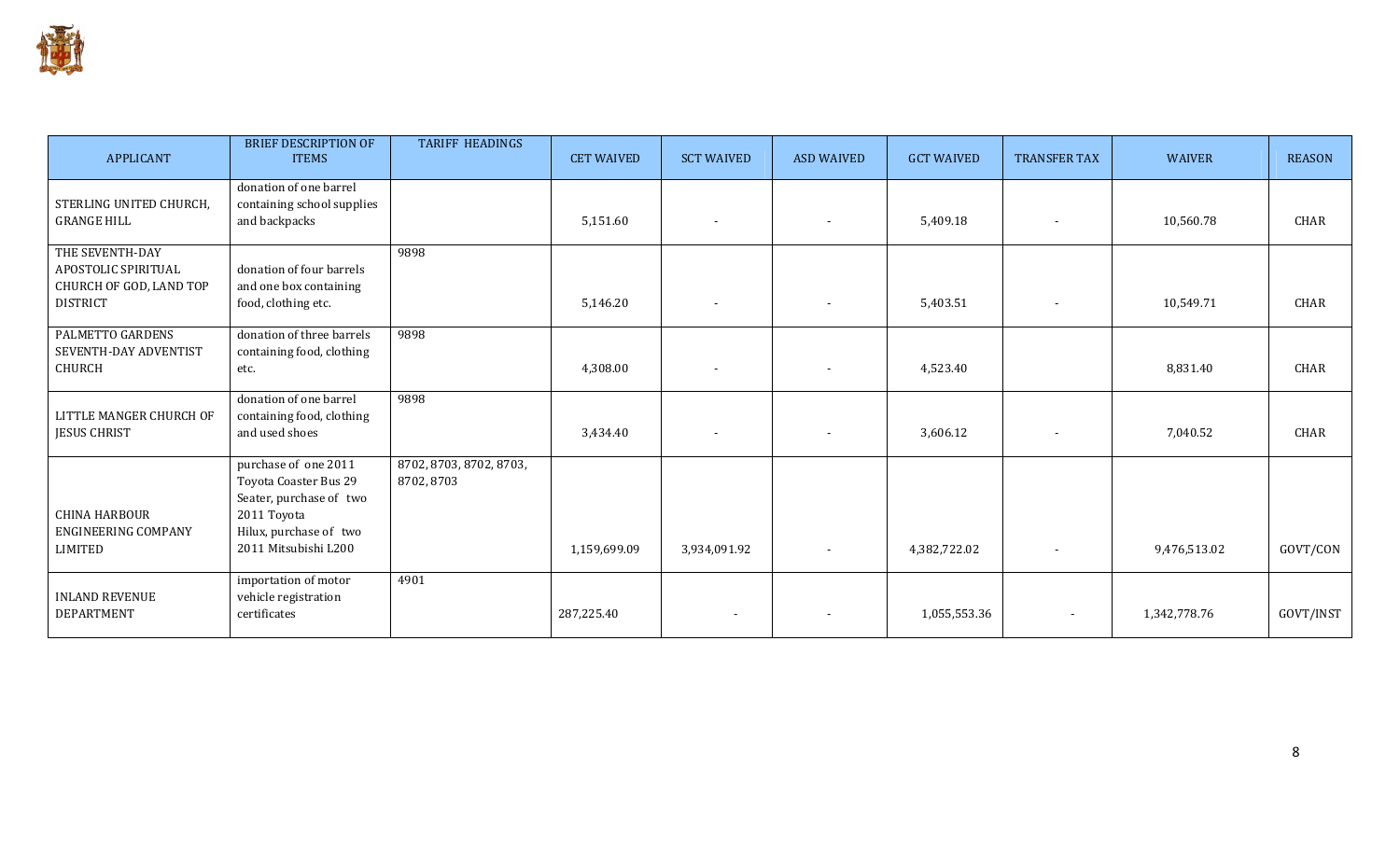| <b>APPLICANT</b>                                              | <b>BRIEF DESCRIPTION OF</b><br><b>ITEMS</b>                                                                                                                                                                                              | <b>TARIFF HEADING</b>                                                                                                                                                                                                                | <b>CET WAIVED</b> | <b>SCT WAIVED</b>        | <b>ASD WAIVED</b>        | <b>GCT WAIVED</b> | <b>TRANSFER TAX</b> | <b>WAIVER</b> | <b>REASON</b> |
|---------------------------------------------------------------|------------------------------------------------------------------------------------------------------------------------------------------------------------------------------------------------------------------------------------------|--------------------------------------------------------------------------------------------------------------------------------------------------------------------------------------------------------------------------------------|-------------------|--------------------------|--------------------------|-------------------|---------------------|---------------|---------------|
| MINISTRY OF NATIONAL<br><b>SECURITY</b>                       | donation of a 2001 Suzuki<br>motor cycle                                                                                                                                                                                                 | 8304                                                                                                                                                                                                                                 | 137,376.00        | $\overline{\phantom{a}}$ | $\overline{\phantom{a}}$ | 84,142.80         |                     | 221,518.80    | GOVT/INST     |
| <b>JAMAICA PROMOTIONS</b><br>CORPORATION                      | shipment of personal<br>effects such as chairs,<br>desks etc.                                                                                                                                                                            | 8801, 3824, 9026                                                                                                                                                                                                                     | 67,884.70         |                          |                          | 71,278.94         |                     | 139,163.64    | GOVT/INST     |
| METEOROLOGICAL SERVICE                                        | purchase of meteorological<br>equipment                                                                                                                                                                                                  |                                                                                                                                                                                                                                      | 66,864.64         |                          |                          | 70,207.87         |                     | 137,072.51    | GOVT/INST     |
| <b>JAMAICA PROTECTED AREAS</b><br><b>TRUST</b>                | procurement of services                                                                                                                                                                                                                  |                                                                                                                                                                                                                                      |                   | $\overline{\phantom{a}}$ | $\overline{\phantom{a}}$ | 46,600.05         |                     | 46,600.05     | GOVT/INST     |
| LOST WORLD AIRPORT<br><b>ATTRACTIONS- CLUB</b><br>MONTEGO BAY | purchase of equipment<br>and supplies, purchase of<br>materials, equipment and<br>fixtures                                                                                                                                               | 8428, 6908, 3917, 7326,<br>8481, 3214, 3402, 7318,<br>7412, 8205, 8481, 3402,<br>4411,<br>4008, 8516, 6910, 3922,<br>8415, 3921, 3506, 8305,<br>7324, 4009, 5607,<br>7307, 7616, 7610, 7308,<br>5703, 7610, 7007, 8428,<br>9405,8481 | 25,626,329.81     | $\overline{\phantom{a}}$ |                          | 27,177,630.48     |                     | 52,803,960.29 | <b>JTB</b>    |
| <b>CHUKKA CARIBBEAN</b><br><b>ADVENTURES</b>                  | purchase of Polaris<br>rangers 4X4, rims, tyres,<br>and buggies, purchase of<br>ceramic urinals,<br>dispensers, etc., purchase<br>of canopy traverse rope,<br>draft horses, and polarizes,<br>purchase of paddles,<br>purchase of hinges | 8703, 8708, 4011, 3926,                                                                                                                                                                                                              | 6,543,557.88      |                          |                          | 6,389,059.84      |                     | 12,932,617.72 | <b>JTB</b>    |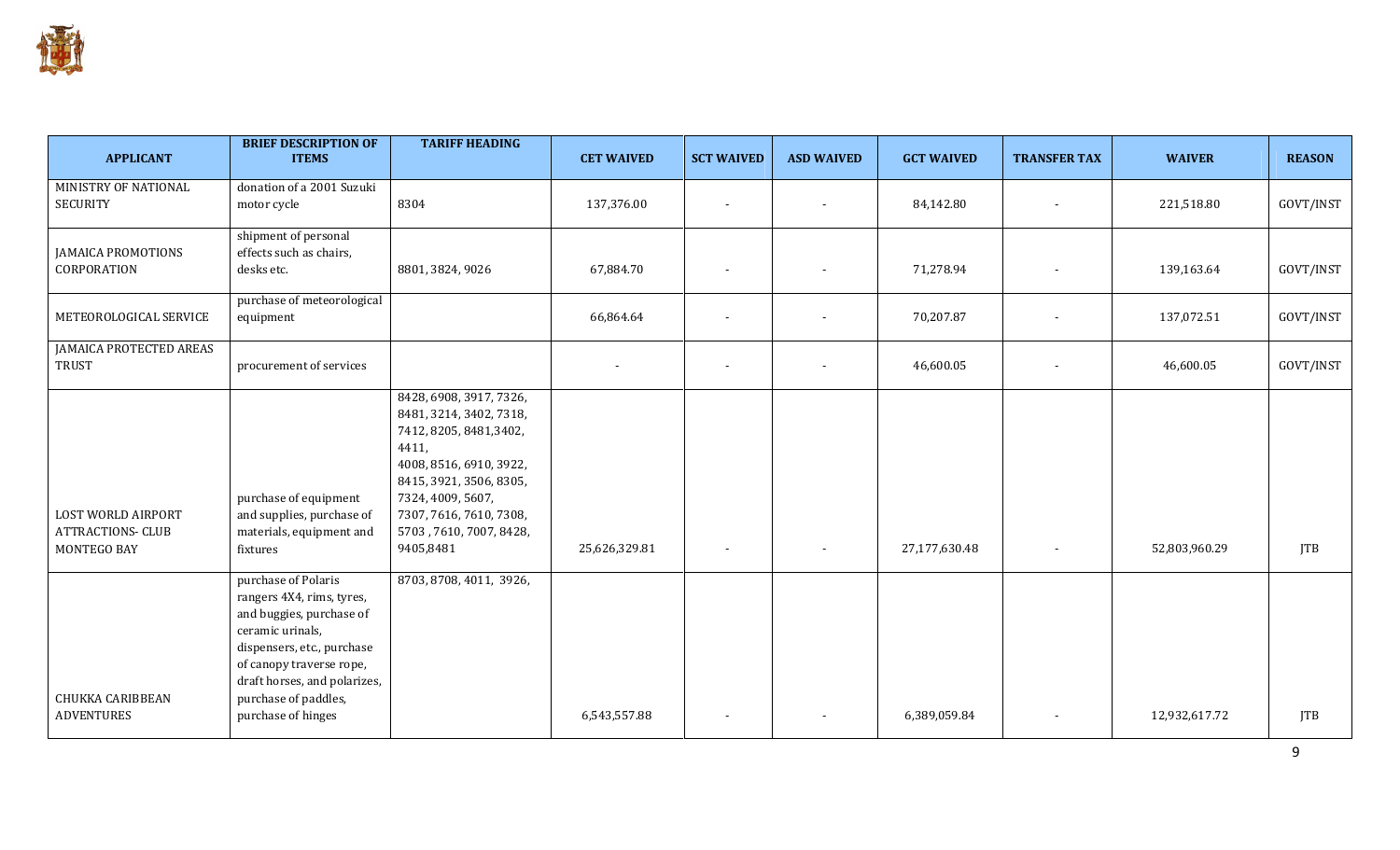

| <b>APPLICANT</b>                                                    | <b>BRIEF DESCRIPTION OF</b><br><b>ITEMS</b>                                        | <b>TARIFF HEADING</b>                                      | <b>CET WAIVED</b>        | <b>SCT WAIVED</b>        | <b>ASD WAIVED</b>        | <b>GCT WAIVED</b>        | <b>TRANSFER TAX</b> | <b>WAIVER</b> | <b>REASON</b> |
|---------------------------------------------------------------------|------------------------------------------------------------------------------------|------------------------------------------------------------|--------------------------|--------------------------|--------------------------|--------------------------|---------------------|---------------|---------------|
|                                                                     |                                                                                    | 4202, 6205, 6505, 9506,<br>6306, 6307, 3926, 8443,<br>7013 |                          |                          |                          |                          |                     |               |               |
| <b>ANNIE'S REVENGE 2010</b>                                         | purchase of promotional<br>items                                                   |                                                            | 1,026,027.18             | $\sim$                   | $\overline{\phantom{a}}$ | 1,077,328.54             |                     | 2,103,355.72  | <b>JTB</b>    |
| <b>UNIQUE VACATION (SANDALS</b><br>TRAVEL AGENT<br>RECOGNITION-STAR | purchase of promotional                                                            | 6109, 4202, 4420, 4820,<br>7117, 4811, 4202, 3304          |                          |                          |                          |                          |                     |               |               |
| AWARDS)                                                             | items                                                                              |                                                            | 843,073.98               | $\sim$                   |                          | 885,227.68               |                     | 1,728,301.66  | <b>JTB</b>    |
| RHAPSODY CRUISES, TOURS<br>AND CHARTER LIMITED                      | purchase of rubber fins,<br>snorkels, life jackets, tents,<br>lilos etc.           | 9506, 6307, 9401, 6306,                                    | 629,005.62               | $\sim$                   | $\sim$                   | 660,455.90               |                     | 1,289,461.51  | <b>JTB</b>    |
| <b>CECIL A. LEE</b>                                                 | one 2005 Toyota Coaster<br>29 seater                                               | 8702                                                       | 310,176.00               |                          |                          | 597,088.80               |                     | 907,264.80    | <b>JTB</b>    |
| PURDUE PHARMA                                                       | purchase of promotional<br>items                                                   | 6216, 8471, 6109, 4901,<br>6912, 4817                      | 395,157.33               | $\sim$                   | $\overline{a}$           | 414,915.19               |                     | 810,072.52    | <b>JTB</b>    |
| <b>MAURICE MARKS</b>                                                | purchase of one 2005<br>Toyota Hiace 15 Seater<br>cc2693                           | 8702                                                       | $\overline{\phantom{a}}$ | 755,392.00               | $\sim$                   | $\overline{\phantom{a}}$ |                     | 755,392.00    | <b>JTB</b>    |
| DOLPHIN COVE (NEGRIL)<br><b>LIMITED</b>                             | purchase of paving stones,<br>snorkel and poles,<br>purchase of DVD<br>Duplicators | 6810, 3921, 9506, 6307,<br>8521                            | 311,546.79               | $\overline{\phantom{a}}$ |                          | 327,124.13               |                     | 638,670.92    | <b>JTB</b>    |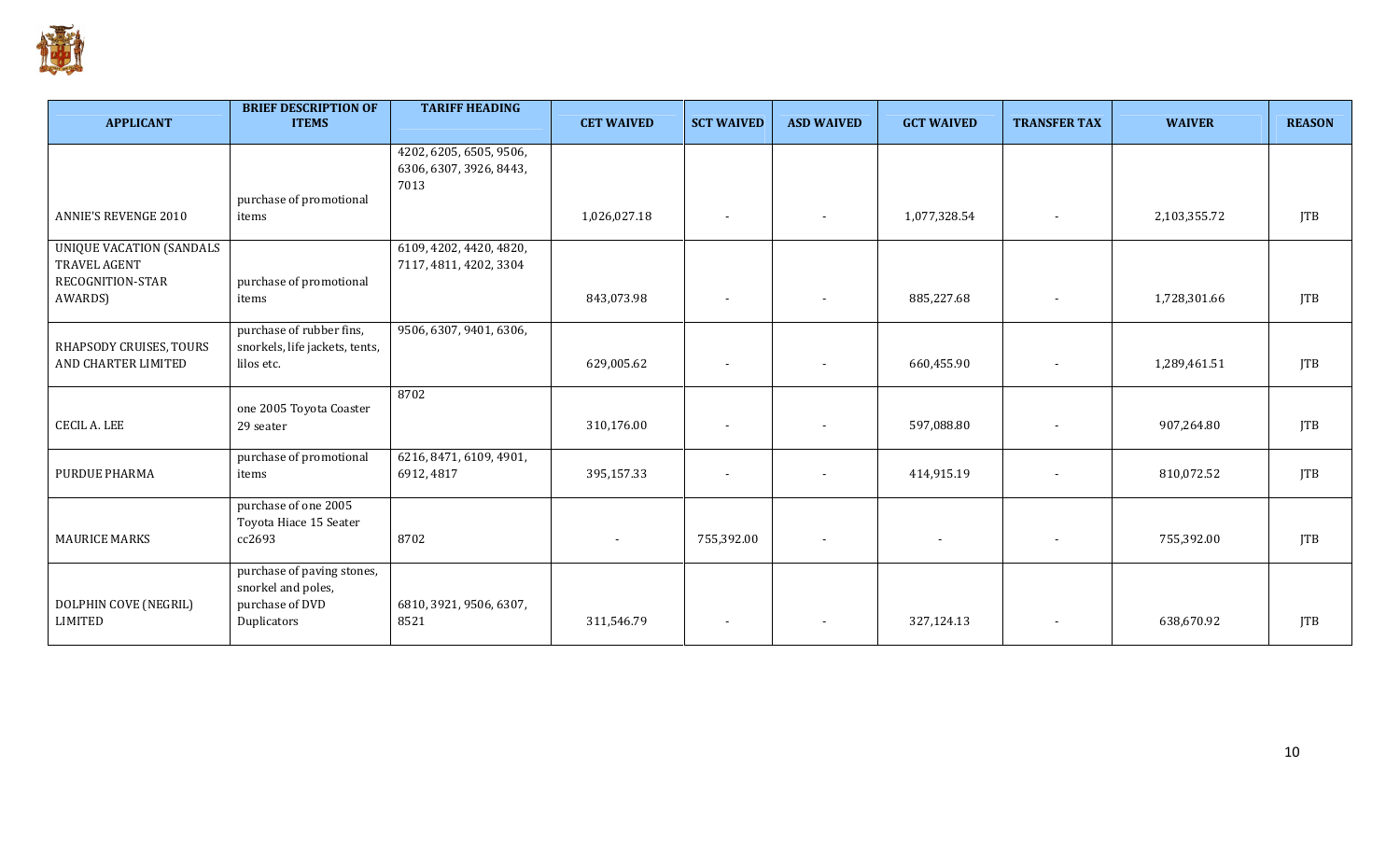

| <b>APPLICANT</b>                                  | <b>BRIEF DESCRIPTION OF</b><br><b>ITEMS</b>                                                                                 | <b>TARIFF HEADINGS</b>                                                                         | <b>CET WAIVED</b> | <b>SCT WAIVED</b>        | <b>ASD WAIVED</b> | <b>GCT WAIVED</b> | <b>TRANSFER TAX</b> | <b>WAIVER</b> | <b>REASON</b> |
|---------------------------------------------------|-----------------------------------------------------------------------------------------------------------------------------|------------------------------------------------------------------------------------------------|-------------------|--------------------------|-------------------|-------------------|---------------------|---------------|---------------|
| <b>USAIN BOLT'S TRACK &amp;</b><br><b>RECORDS</b> | purchase of ceiling fan                                                                                                     | 8414                                                                                           | 123,680.34        |                          |                   | 129,864.36        |                     | 253,544.70    | <b>JTB</b>    |
| FLORIDA CARIBBEAN CRUISE<br><b>ASSOCIATION</b>    | purchase of promotional items                                                                                               | 9503, 9502, 3401                                                                               | 59,190.20         |                          |                   | 62,149.71         |                     | 121,339.90    | <b>JTB</b>    |
| <b>TEAM LIPSTICK</b>                              | purchase of promotional items                                                                                               | 6305, 9404, 3801,                                                                              | 25,911.33         | $\overline{\phantom{a}}$ |                   | 27,206.90         |                     | 53,118.23     | <b>JTB</b>    |
| <b>INTERNATIONAL</b><br><b>INGREDIENT LIMITED</b> | purchase of filling, flavouring<br>icing, instant dry yeast,<br>caramel, prunes etc., purchase<br>of equipment and material | 2106, 2102, 1702,<br>0813, 0806, 8437                                                          | 74,200,992.00     |                          | $\blacksquare$    | 3,386,199.60      | $\blacksquare$      | 77,587,191.60 | MANU/MOD      |
|                                                   |                                                                                                                             |                                                                                                |                   |                          |                   |                   |                     |               |               |
| NESTLE JAMAICA LIMITED                            | purchase of granulated sugar,<br>anhydrous milk fat                                                                         | 1701,0405                                                                                      | 19,432,382.06     |                          |                   | 37,407,335.47     |                     | 56,839,717.53 | MANU/MOD      |
| S.N.H WORLDWIDE TRADING<br><b>COMPANY LIMITED</b> | purchase of 105,000 kg raisins                                                                                              | 806                                                                                            | 7,084,006.27      | $\overline{\phantom{a}}$ |                   | 4,338,953.84      |                     | 11,422,960.11 | MANU/MOD      |
| <b>JAMAICA FIBRE GLASS</b><br>PRODUCTS LIMITED    | purchase of equipment and<br>material (two sets)                                                                            | 8465, 8424                                                                                     |                   | $\overline{\phantom{a}}$ |                   | 5,334,831.39      |                     | 5,334,831.39  | MANU/MOD      |
| PREMIUM PRODUCE EXPORT<br>(JERKAZ RESTAURANT)     | purchase of equipment                                                                                                       | 8418, 6090, 8516,<br>7326, 9403, 7321,<br>9403, 8509, 8424,<br>8208, 8422,<br>7324, 8516, 6467 | 2,137,175.60      | $\overline{\phantom{a}}$ |                   | 2,244,034.38      |                     | 4,381,209.99  | MANU/MOD      |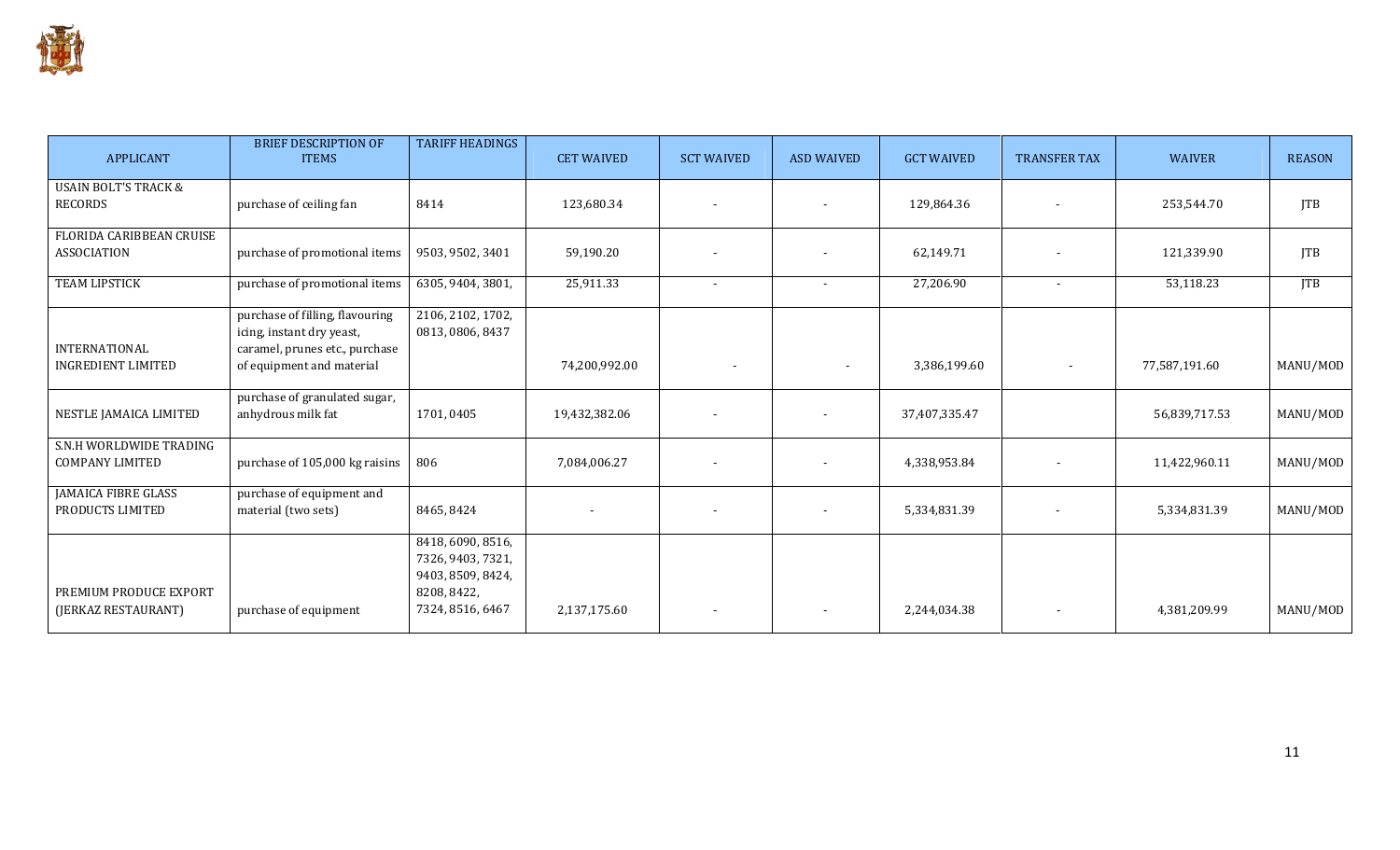

| <b>APPLICANT</b>                           | <b>BRIEF DESCRIPTION OF</b><br><b>ITEMS</b>                            | <b>TARIFF</b><br><b>HEADINGS</b> | <b>CET WAIVED</b> | <b>SCT</b><br><b>WAIVED</b> | <b>ASD WAIVED</b>        | <b>GCT WAIVED</b>        | <b>TRANSFER TAX</b>      | <b>WAIVER</b> | <b>REASON</b> |
|--------------------------------------------|------------------------------------------------------------------------|----------------------------------|-------------------|-----------------------------|--------------------------|--------------------------|--------------------------|---------------|---------------|
| PEPSI COLA JAMAICA BOTTLING CO.<br>LIMITED | purchase of equipment and<br>material (two sets)                       | 8428, 8483                       |                   |                             |                          | 4,275,592.02             |                          | 4,275,592.02  | MANU/MOD      |
| JUICI BEEF (PATTIES) LIMITED               | purchase of equipment and<br>material (two sets)                       |                                  |                   |                             |                          | 3,858,153.89             |                          | 3,858,153.89  | MANU/MOD      |
| MULTI MINERALS MINING LTD                  | purchase of equipment and<br>material                                  | 8474                             |                   |                             |                          | 3,827,486.25             |                          | 3,827,486.25  | MANU/MOD      |
| SEPROD LIMITED                             | purchase of equipment and<br>material (two sets)                       | 8413, 7307,<br>8413, 8483,       |                   |                             |                          | 3,183,880.64             |                          | 3,183,880.64  | MANU/MOD      |
| RAINFOREST SEAFOOD                         | purchase of corrugated<br>boxes, purchase of<br>equipment and material | 4819,7872                        | 211,256.07        | $\overline{\phantom{a}}$    | $\overline{\phantom{a}}$ | 948,995.32               | $\overline{\phantom{a}}$ | 1,160,251.39  | MANU/MOD      |
| DOUGALL FLOORING                           | purchase of equipment and<br>material (three sets)                     | 8465, 8419,<br>8421, 8205        |                   |                             |                          | 944,325.31               |                          | 944,325.31    | MANU/MOD      |
| CONTINENTAL BAKING COMPANY<br>LIMITED      | purchase of 5000 kg roasted<br>granulated peanuts                      | 2008                             | 217,402.90        | $\blacksquare$              | 717,429.57               | $\overline{\phantom{a}}$ |                          | 934,832.47    | MANU/MOD      |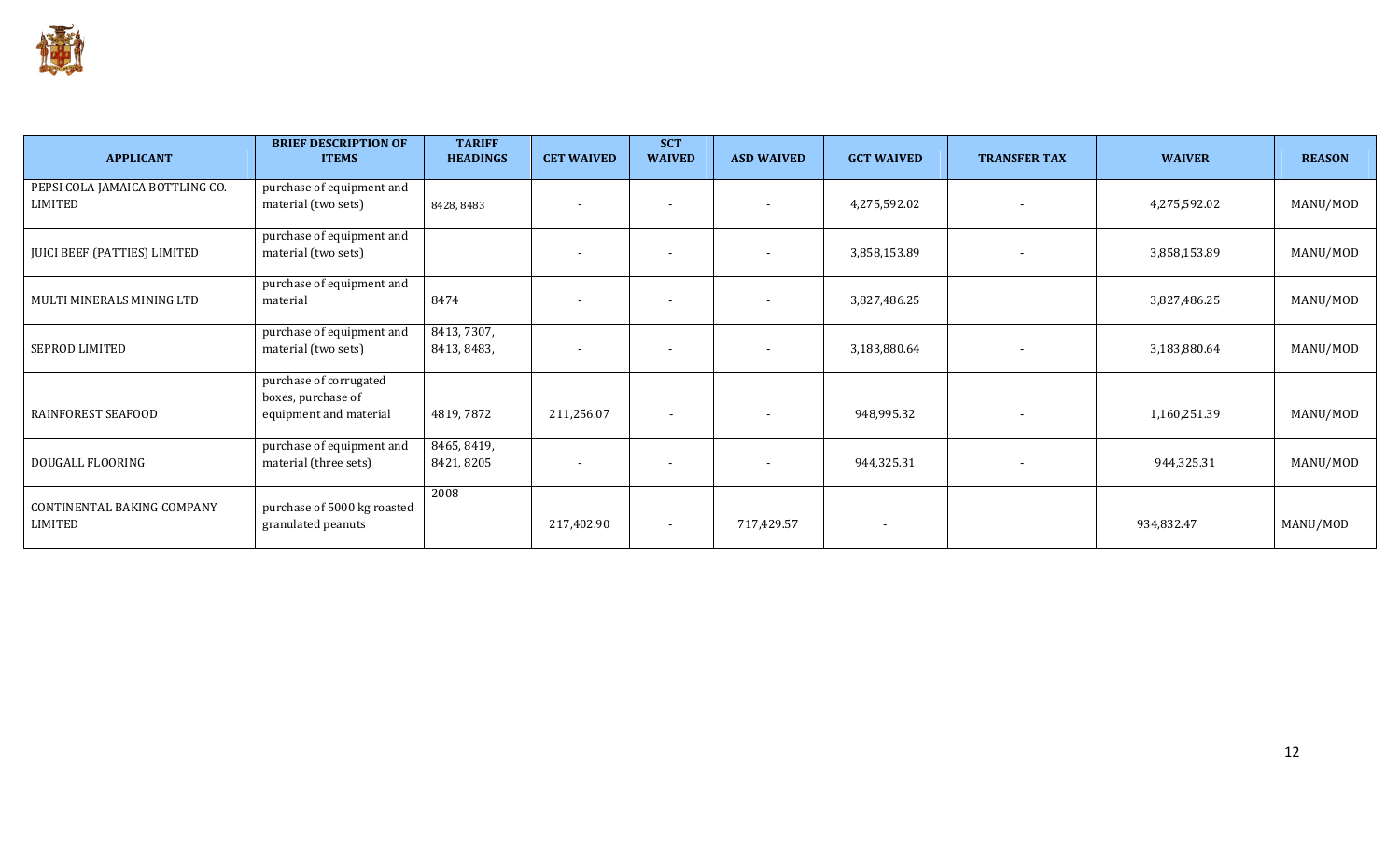

| <b>APPLICANT</b>                                                                      | <b>BRIEF DESCRIPTION OF</b><br><b>ITEMS</b>                                      | <b>TARIFF</b><br><b>HEADING</b>          | <b>CET WAIVED</b>        | <b>SCT</b><br><b>WAIVED</b> | <b>ASD WAIVED</b>        | <b>GCT WAIVED</b> | <b>TRANSFER TAX</b> | <b>WAIVER</b> | <b>REASON</b> |
|---------------------------------------------------------------------------------------|----------------------------------------------------------------------------------|------------------------------------------|--------------------------|-----------------------------|--------------------------|-------------------|---------------------|---------------|---------------|
| <b>CARIBBEAN BROILERS JAMAICA</b><br>LIMITED                                          | purchase of corrugated<br>boxes(two sets), purchase of<br>equipment and material | 4819, 8481,<br>4819                      | 420,349.65               |                             |                          | 423,914.43        |                     | 844,264.08    | MANU/MOD      |
| BEST DRESSED CHICKEN, POULTRY<br>DIVISION OF JAMAICA BROILERS<br><b>GROUP LIMITED</b> | purchase of corrugated<br>boxes(three sets)                                      | 4819                                     | 691,105.25               |                             |                          |                   |                     | 691,105.25    | MANU/MOD      |
| DAIRY INDUSTRIES JAMAICA LIMITED                                                      | purchase of corrugated<br>boxes                                                  | 4819                                     | 600,326.26               |                             |                          |                   |                     | 600,326.26    | MANU/MOD      |
| SIGNTEX LIMITED                                                                       | purchase of equipment and<br>material                                            | 8443                                     |                          |                             |                          | 561,163.13        |                     | 561,163.13    | MANU/MOD      |
| S&G ROAD SURFACING MATERIALS<br><b>LIMITED</b>                                        | purchase of equipment and<br>material(two sets)                                  | 9031, 8431,<br>8443, 8416,<br>8504, 8479 |                          |                             |                          | 559,768.41        |                     | 559,768.41    | MANU/MOD      |
| JOHN HALL AGGREGATES                                                                  | purchase of equipment and<br>material                                            | 8474                                     |                          |                             |                          | 351,228.15        |                     | 351,228.15    | MANU/MOD      |
| KLEEN MANUFACTURING KONCEPTS<br>LIMITED                                               | purchase of equipment and<br>material                                            | 8421, 8422                               | $\overline{\phantom{a}}$ |                             |                          | 330,089.98        |                     | 330,089.98    | MANU/MOD      |
| <b>GRACE FOOD PROCESSORS</b>                                                          | purchase of equipment and<br>material                                            | 8443, 8523                               |                          |                             |                          | 229,174.21        |                     | 229,174.21    | MANU/MOD      |
| FANTASTIC COSMETICS LIMITED                                                           | purchase of equipment and<br>material                                            | 8422, 8421,<br>8414, 3925                |                          |                             |                          | 195,046.02        |                     | 195,046.02    | MANU/MOD      |
| SUPREME CHEMICALS LIMITED                                                             | purchase of equipment and<br>material                                            | 8422                                     |                          |                             | $\overline{\phantom{a}}$ | 108,070.20        |                     | 108,070.20    | MANU/MOD      |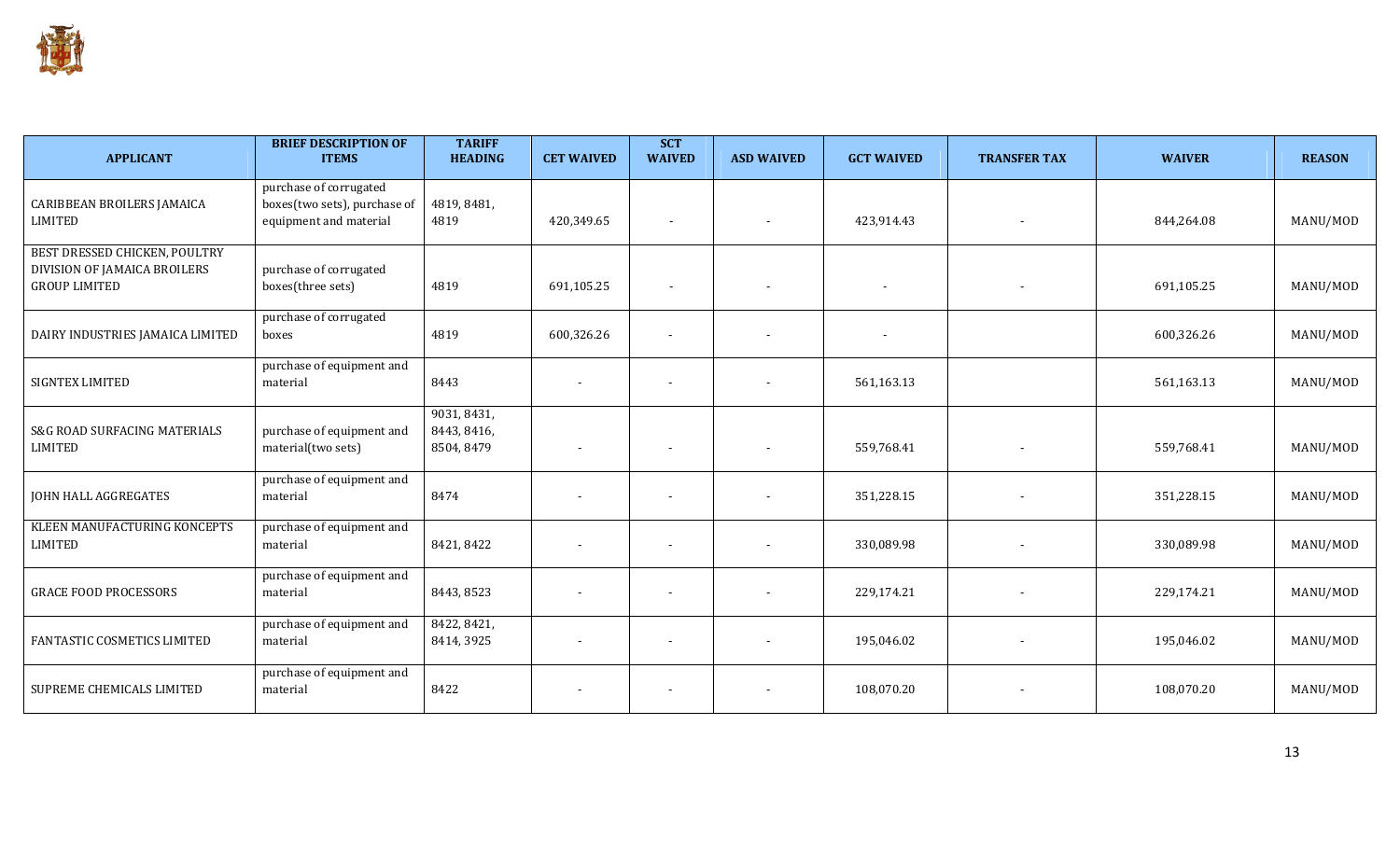

| <b>APPLICANT</b>                                       | <b>BRIEF DESCRIPTION OF</b><br><b>ITEMS</b>                                                                | <b>TARIFF</b><br><b>HEADINGS</b>          | <b>CET WAIVED</b>        | <b>SCT WAIVED</b>        | <b>ASD WAIVED</b>        | <b>GCT WAIVED</b> | <b>TRANSFER TAX</b>      | <b>WAIVER</b> | <b>REASON</b> |
|--------------------------------------------------------|------------------------------------------------------------------------------------------------------------|-------------------------------------------|--------------------------|--------------------------|--------------------------|-------------------|--------------------------|---------------|---------------|
| <b>CONSOLIDATED BAKERIES</b><br>(JAMAICA)LIMITED       | purchase of equipment and<br>material                                                                      | 8422                                      | $\overline{\phantom{a}}$ | $\overline{\phantom{a}}$ | $\overline{\phantom{a}}$ | 105,348.63        |                          | 105,348.63    | MANU/MOD      |
| <b>CITRAD LIMITED</b>                                  | purchase of equipment and<br>material                                                                      | 8462                                      |                          |                          | $\overline{\phantom{a}}$ | 90,058.50         |                          | 90,058.50     | MANU/MOD      |
| MAGWALL JAMAICA LIMITED                                | purchase of equipment and<br>material                                                                      | 8462, 8456,<br>6808, 8202,<br>8452, 8465, | $\overline{\phantom{a}}$ |                          | $\overline{\phantom{a}}$ | 5,409.18          |                          | 5,409.18      | MANU/MOD      |
| BARGAIN RENT-A-CAR(JAMAICA)                            | purchase of 20 2011 Toyota<br>Yaris cc1300, 40 2011<br>Toyota Corolla<br>cc 1497, 10 2011 Toyota           |                                           |                          |                          |                          |                   |                          |               |               |
| <b>LIMITED</b>                                         | Rav4 cc1998                                                                                                | 8703                                      | 24,644,664.00            | 17,348,727.54            | $\sim$                   | 23,162,502.92     |                          | 65,155,894.45 | <b>OTHER</b>  |
| LIBERTY CAR RENTALS LIMITED                            | purchase of 20 2011 Toyota<br>Yaris cc1300                                                                 | 8703                                      | 5,933,260.80             | 3,184,183.30             | $\sim$                   | 5,402,728.40      |                          | 14,520,172.49 | <b>OTHER</b>  |
|                                                        | shipment of personal effects<br>such as sofa bed, books,<br>computer desk etc.,<br>shipment of 2008 Toyota |                                           |                          |                          |                          |                   |                          |               |               |
| <b>DAVID FRASER</b>                                    | Fortuner                                                                                                   |                                           | 3,247,877.40             | 7,439,928.17             | $\overline{\phantom{a}}$ | 3,535,054.88      |                          | 14,222,860.45 | <b>OTHER</b>  |
| <b>EXCLUSIVE HOLIDAY OF ELEGANCE</b><br><b>LIMITED</b> | purchase of 8 2011 Toyota<br>Corolla cc1500 and 10 2011<br>Toyota Yaris                                    | 8703                                      | 5,671,620.48             | 3,043,769.66             | $\overline{\phantom{a}}$ | 5,164,483.08      | $\overline{\phantom{a}}$ | 13,879,873.22 | <b>OTHER</b>  |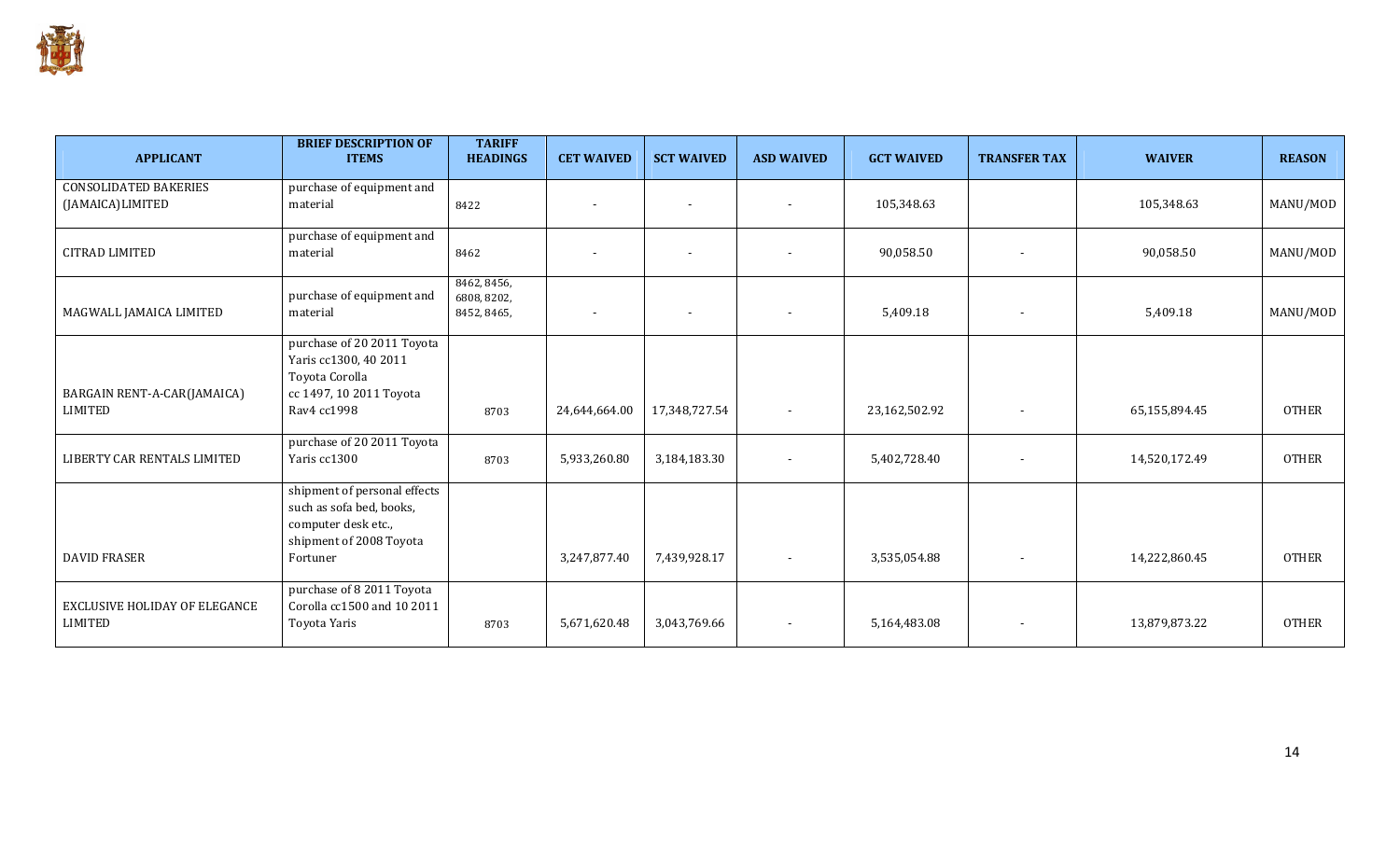

| <b>APPLICANT</b>                                           | <b>BRIEF DESCRIPTION OF</b><br><b>ITEMS</b>                                    | <b>TARIFF</b><br><b>HEADINGS</b> | <b>CET WAIVED</b> | <b>SCT</b><br><b>WAIVED</b> | <b>ASD WAIVED</b>        | <b>GCT WAIVED</b> | <b>TRANSFER TAX</b>      | <b>WAIVER</b> | <b>REASON</b> |
|------------------------------------------------------------|--------------------------------------------------------------------------------|----------------------------------|-------------------|-----------------------------|--------------------------|-------------------|--------------------------|---------------|---------------|
| ISLAND CAR RENTAL LIMITED                                  | purchase of twenty 2011<br>Toyota Yaris cc1300                                 | 8703                             | 1,983,403.20      | 3,193,279.15                |                          | 5,418,161.69      |                          | 10,594,844.04 | <b>OTHER</b>  |
| UCAL'S CAR RENTAL TOURS AND<br>TAXI SERVICES LIMITED       | purchase of 3 2011 Toyota<br>Corolla cc1497 and 5 2010<br>Nissan Tiida cc 1598 | 8703                             | 2,517,773.04      | 1,351,204.86                |                          | 2,292,642.17      |                          | 6,161,620.07  | <b>OTHER</b>  |
| <b>CARREN LIMITED</b>                                      | purchase of 7 2011 Toyota<br>Yaris cc1300                                      | 8703                             | 2,076,641.28      | 1,114,464.15                |                          | 1,890,954.94      |                          | 5,082,060.37  | <b>OTHER</b>  |
|                                                            |                                                                                |                                  |                   |                             |                          |                   |                          |               |               |
| <b>GAMACK AUTOMOTIVE LEASING</b><br><b>COMPANY LIMITED</b> | purchase of 2 Toyota Corolla<br>cc1497 and 1 2011 Toyota Yaris<br>cc1300       | 8703                             | 972,910.56        | 522,128.67                  | $\sim$                   | 885,916.14        | $\overline{\phantom{a}}$ | 2,380,955.37  | <b>OTHER</b>  |
| ARTS CAR MART                                              | purchase of 2011 Toyota<br>Tundra cc5700                                       | 8703                             | 279,477.44        | 860,765.93                  | $\overline{\phantom{a}}$ | 1,205,106.73      |                          | 2,345,350.11  | <b>OTHER</b>  |
| RIC - MOR MOTORS LIMITED                                   | purchase of one 2011 Tundra                                                    | 8703                             | 270,459.00        | 832,989.92                  | $\overline{\phantom{a}}$ | 1,166,219.21      |                          | 2,269,668.13  | <b>OTHER</b>  |
| <b>BUCMARS INC. LIMITED</b>                                | purchase of one 2008 Nissan<br>Armarda Wagon cc5600                            | 8703                             | 849,637.52        | $\overline{\phantom{a}}$    | $\blacksquare$           | 1,225,685.97      |                          | 2,075,323.49  | <b>OTHER</b>  |
| <b>BOWLAS CAR RENTALS LIMITED</b>                          | purchase of one 2010 Hyundai<br>Santa Fe cc2200                                | 8703                             | 188,789.83        | 1,057,223.04                | $\overline{\phantom{a}}$ | 647,549.11        |                          | 1,893,561.98  | <b>OTHER</b>  |
| TROPIC ISLAND CAR RENTALS                                  | purchase of three 2011 Suzuki<br>APV cc1590                                    | 8703                             | 351,119.23        | 565,301.96                  | $\overline{\phantom{a}}$ | 959,169.96        |                          | 1,875,591.16  | <b>OTHER</b>  |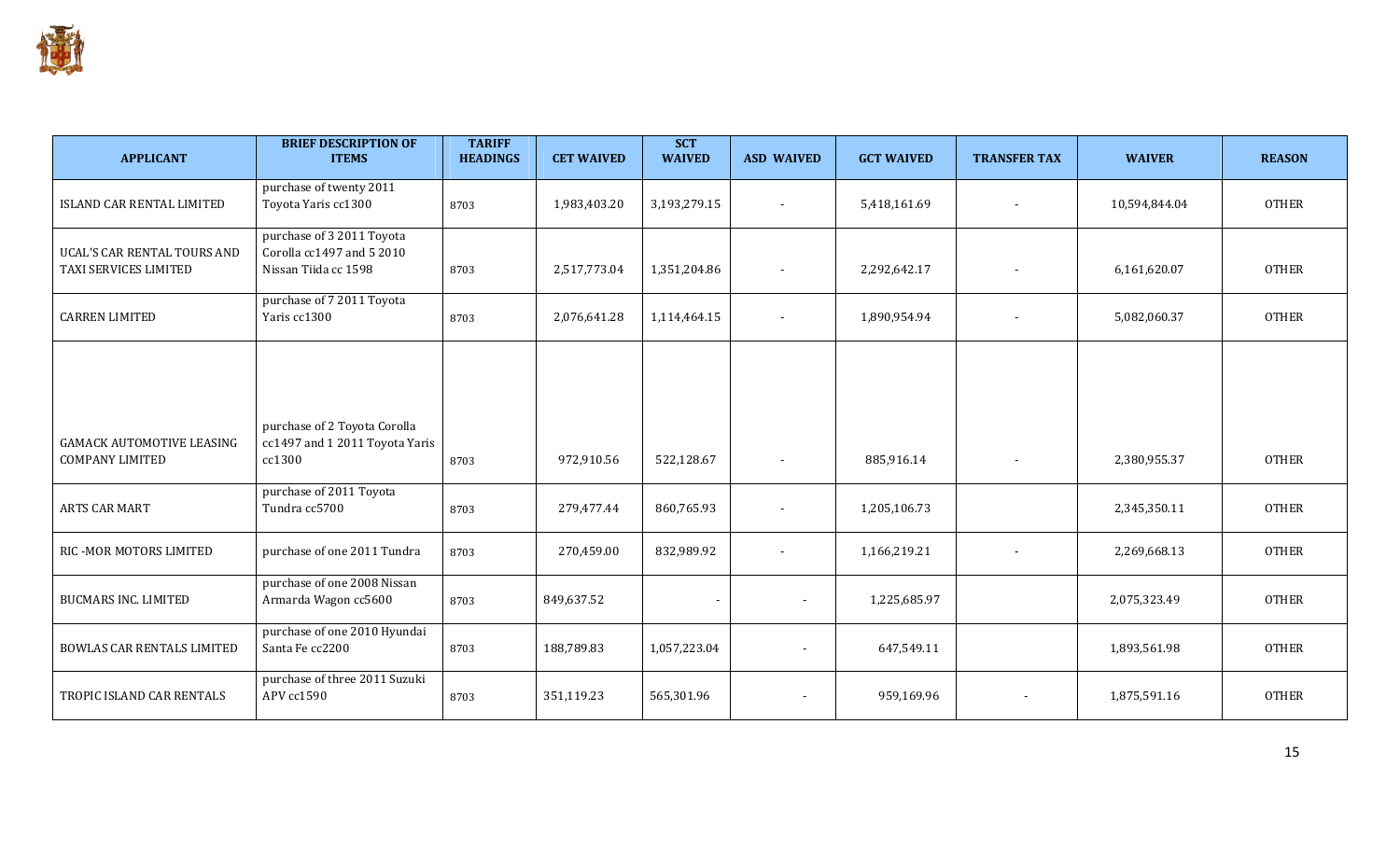

| <b>APPLICANT</b>                                       | <b>BRIEF DESCRIPTION OF ITEMS</b>                                                                                   | <b>TARIFF</b><br><b>HEADINGS</b>                                                                                                      | <b>CET WAIVED</b> | <b>SCTWAIVED</b>         | <b>ASD WAIVED</b>        | <b>GCT WAIVED</b> | <b>TRANSFER TAX</b>      | <b>WAIVER</b> | <b>REASON</b> |
|--------------------------------------------------------|---------------------------------------------------------------------------------------------------------------------|---------------------------------------------------------------------------------------------------------------------------------------|-------------------|--------------------------|--------------------------|-------------------|--------------------------|---------------|---------------|
| APEX CAR RENTALS LIMITED                               | purchase of one 2011 Toyota<br>Corolla cc1500                                                                       | 8703                                                                                                                                  | 451,251.84        | 631,840.81               | $\blacksquare$           | 663,870.34        | $\blacksquare$           | 1,746,962.99  | <b>OTHER</b>  |
| <b>GLADSTONE BARRETT</b>                               | shipment of personal effects such as<br>chairs, tabletops etc.                                                      |                                                                                                                                       | 684,720.00        |                          |                          | 718,956.00        | $\overline{\phantom{a}}$ | 1,403,676.00  | <b>OTHER</b>  |
| NORTHERN CARIBBEAN<br><b>UNIVERSITY</b>                | purchase of 2011 Toyota Hiace 15<br>Seater                                                                          |                                                                                                                                       | 88,826.64         | 781,674.43               |                          | 478,775.59        |                          | 1,349,276.66  | <b>OTHER</b>  |
| <b>RACERS TRACK CLUB</b>                               | purchase of equipment and gears,<br>donation of equipment and gears,<br>purchase of power suits, vest and<br>shorts | 9506, 6204,<br>6109,6102,<br>6104, 4202,<br>6505, 6404,<br>6101, 6210,<br>6114, 6202,<br>6204,<br>6201, 6110,<br>6115, 6116,<br>4202, | 403,022.62        | $\overline{\phantom{a}}$ | $\overline{\phantom{a}}$ | 934,822.23        | $\blacksquare$           | 1,337,844.85  | <b>OTHER</b>  |
| <b>ASPHALTIC CONCRETE</b><br><b>ENTERPRISE LIMITED</b> | purchase of one 2006 Roadtec RP<br>190 Rubber tired paver                                                           |                                                                                                                                       |                   |                          | $\overline{\phantom{a}}$ | 1,317,765.99      |                          | 1,317,765.99  | <b>OTHER</b>  |
| <b>ERIC WHEATLEY</b>                                   | purchase of one 2008 Toyota Wish<br>7 Seater cc1801                                                                 | 8703                                                                                                                                  | 296,148.00        | 393,876.84               |                          | 310,782.65        | $\overline{\phantom{a}}$ | 1,000,807.49  | <b>OTHER</b>  |
| <b>DENROY PATRICK</b>                                  | purchase of one 2007 Toyota Wish<br>7 Seater cc1800                                                                 | 8703                                                                                                                                  | 283,272.00        | 376,751.76               | $\overline{\phantom{a}}$ | 297,270.36        |                          | 957,294.12    | <b>OTHER</b>  |
| <b>SALEM MOTORS COMPANY</b><br>LIMITED                 | purchase of 1 2011 Toyota Yaris<br>cc1300                                                                           | 8703                                                                                                                                  | 296,663.04        | 159,209.16               |                          | 270,136.42        |                          | 726,008.62    | <b>OTHER</b>  |
| <b>COLE'S CAR RENTAL LIMITED</b>                       | purchase of one 2011 Toyota<br>Corolla cc1500                                                                       | 8703                                                                                                                                  | 113,128.08        | 182,136.21               |                          | 309,037.63        |                          | 604,301.92    | <b>OTHER</b>  |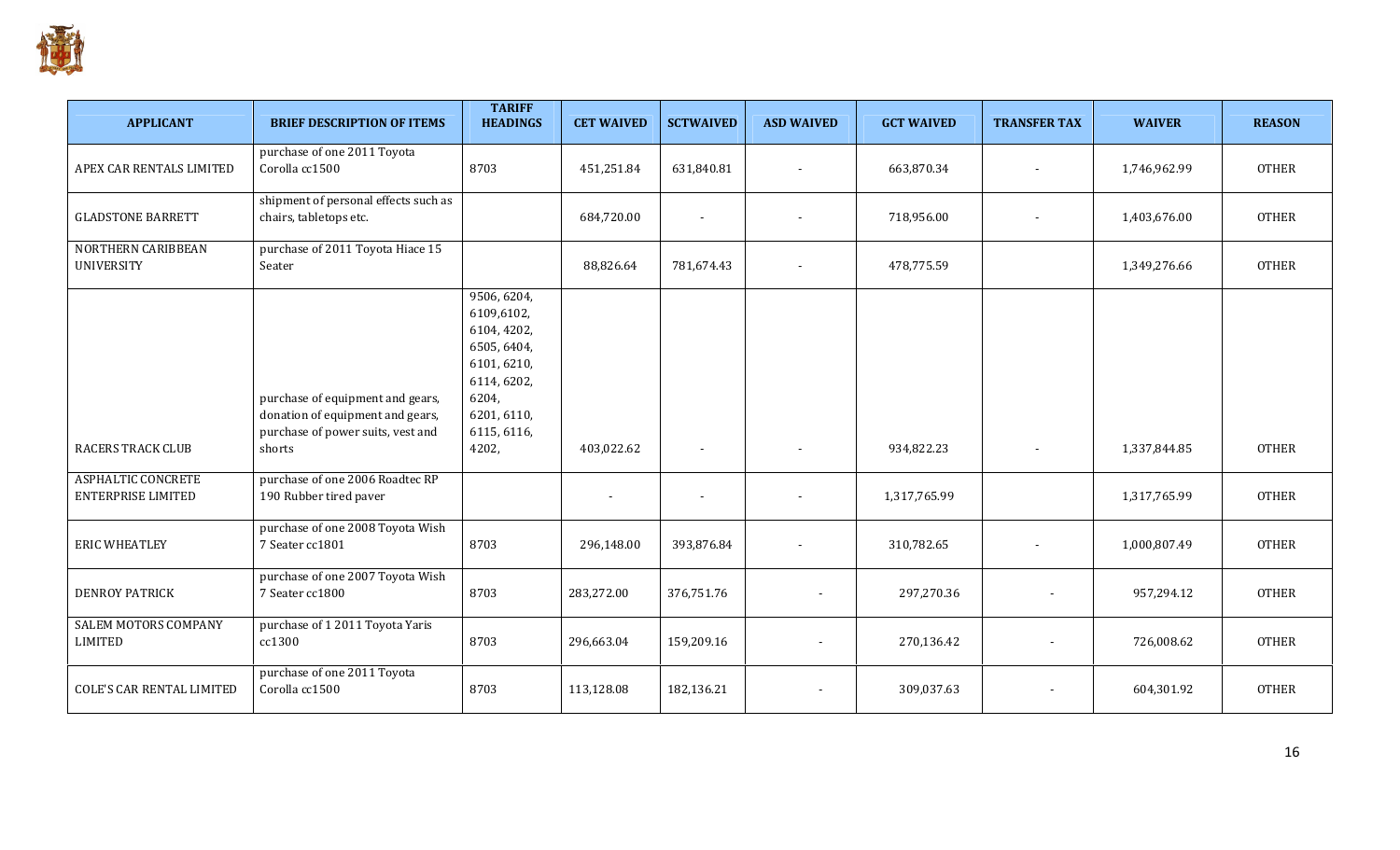

| <b>APPLICANT</b>                                       | <b>BRIEF DESCRIPTION OF</b><br><b>ITEMS</b>       | <b>TARIFF</b><br><b>HEADINGS</b> | <b>CET WAIVED</b> | <b>SCTWAIVED</b>         | <b>ASD WAIVED</b>        | <b>GCT WAIVED</b>        | <b>TRANSFER TAX</b> | <b>WAIVER</b> | <b>REASON</b> |
|--------------------------------------------------------|---------------------------------------------------|----------------------------------|-------------------|--------------------------|--------------------------|--------------------------|---------------------|---------------|---------------|
| <b>TACEY LUMLEY</b>                                    | shipment of one 2005<br>Hyundai Sonata cc2359     | 8703                             |                   | 337,405.61               | $\overline{\phantom{a}}$ |                          |                     | 337,405.61    | <b>OTHER</b>  |
| <b>JUDY MILLER TO KIPLIN CUFFE</b><br>AND LALTIE KEISE | Penalty on transfer of<br>property                |                                  |                   | $\overline{\phantom{a}}$ |                          |                          | 177,022.50          | 177,022.50    | <b>OTHER</b>  |
| <b>HARRY PARSAD</b>                                    | purchase of two horses                            | 101                              | 103,116.00        | $\blacksquare$           |                          | 63,158.55                | $\sim$              | 166,274.55    | <b>OTHER</b>  |
| <b>CRYSTAL VEHICLE SALES</b>                           | purchase of one 2008 Honda<br>Civic Hybrid cc1300 | 8703                             | $\blacksquare$    | 156,168.71               | $\overline{\phantom{a}}$ | $\sim$                   |                     | 156,168.71    | <b>OTHER</b>  |
| CYRIL AND DANE WELLINGTON TO<br>LETSA AND LOLETA WHYTE | Penalty on transfer of<br>property                |                                  | $\blacksquare$    | $\blacksquare$           | $\overline{\phantom{a}}$ | $\blacksquare$           | 147,020.00          | 147,020.00    | <b>OTHER</b>  |
| <b>BESS FOR LESS CAR MART</b><br><b>LIMITED</b>        | purchase of one 2008 Honda<br>Civic               | 8703                             | $\overline{a}$    | 138,621.00               |                          |                          |                     | 138,621.00    | <b>OTHER</b>  |
| <b>LORI-ANN CREWE</b>                                  | purchase of one 2009 Saturn<br>Vue Hybrid         | 8703                             |                   | 135,438.35               |                          |                          |                     | 135,438.35    | <b>OTHER</b>  |
| VICTORIA STEWART TO HENSLEY<br>AND CARL ROBINSON       | Penalty on transfer of<br>property                |                                  |                   |                          | $\overline{\phantom{a}}$ | $\overline{\phantom{a}}$ | 126,020.00          | 126,020.00    | <b>OTHER</b>  |
| <b>CYNTHIA ROBINSON TO GARTH</b><br><b>WOODSTOCK</b>   | Penalty on transfer of<br>property                |                                  |                   |                          | $\blacksquare$           | $\blacksquare$           | 121,894.25          | 121,894.25    | <b>OTHER</b>  |
| ANGELLA MCHARGH TO EARL<br><b>CHAMBERS</b>             | Penalty on transfer of<br>property                |                                  |                   |                          | $\overline{\phantom{a}}$ | -                        | 115,020.00          | 115,020.00    | <b>OTHER</b>  |
| <b>HARVEY LEVERS</b>                                   | property tax                                      |                                  |                   | $\overline{\phantom{a}}$ | $\blacksquare$           | $\overline{\phantom{a}}$ | 113,025.00          | 113,025.00    | <b>OTHER</b>  |
| KINGSLEY O. DAVIS                                      | purchase of one horse                             | 101                              | 65,306.80         |                          |                          | 40,000.42                |                     | 105,307.22    | <b>OTHER</b>  |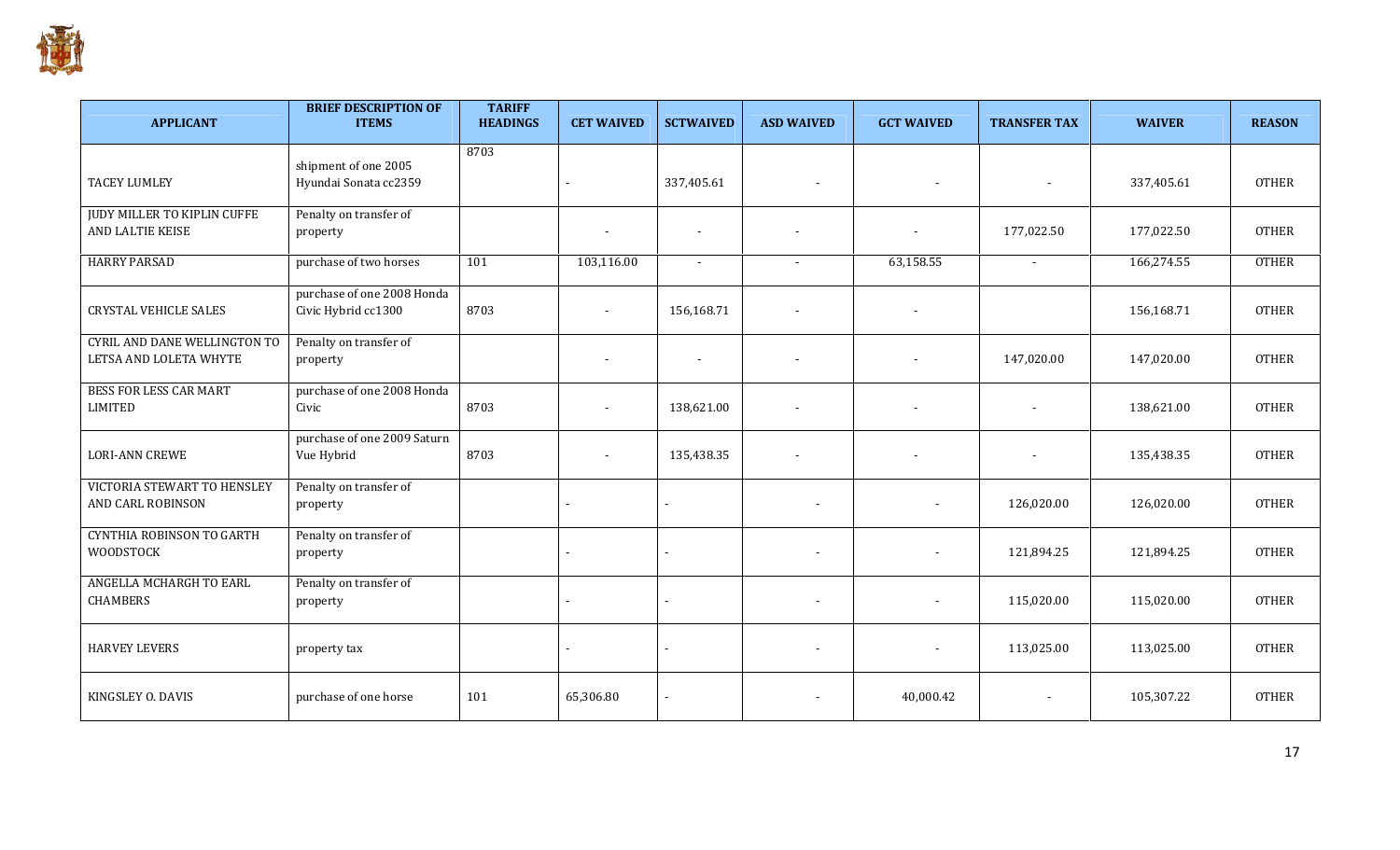

| <b>APPLICANT</b>                                    | <b>BRIEF DESCRIPTION OF</b><br><b>ITEMS</b>                                    | <b>TARIFF</b><br><b>HEADINGS</b> | <b>CET WAIVED</b>        | <b>SCTWAIVED</b>         | <b>ASD WAIVED</b>        | <b>GCT WAIVED</b>        | <b>TRANSFER TAX</b>      | <b>WAIVER</b> | <b>REASON</b> |
|-----------------------------------------------------|--------------------------------------------------------------------------------|----------------------------------|--------------------------|--------------------------|--------------------------|--------------------------|--------------------------|---------------|---------------|
| ANDREW ANDERSON, EDWARD<br><b>ANDERSON</b>          | property tax                                                                   |                                  | $\overline{\phantom{a}}$ | $\overline{\phantom{a}}$ | $\overline{\phantom{a}}$ |                          | 100,580.00               | 100,580.00    | <b>OTHER</b>  |
| HERMAN BROWN TO NORRIS BROWN<br>AND NORMAN MORGAN   | Penalty on transfer of<br>property                                             |                                  | $\overline{\phantom{a}}$ |                          | $\blacksquare$           |                          | 99,020.00                | 99,020.00     | <b>OTHER</b>  |
| ALLAN JOHNSON TO CURLINE SMITH                      | Penalty on transfer of<br>property                                             |                                  | $\sim$                   | $\sim$                   | $\blacksquare$           |                          | 67,910.00                | 67,910.00     | <b>OTHER</b>  |
| <b>IAN JONES</b>                                    | importation of 0ne 2005<br>Toyota Avensis                                      |                                  |                          | 61,003.53                | $\overline{\phantom{a}}$ | $\overline{\phantom{a}}$ | $\overline{a}$           | 61,003.53     | <b>OTHER</b>  |
| MERVIN WILLIAMS                                     | importation of one 2005<br>Hyundai Elantra                                     |                                  |                          | 59,260.57                |                          |                          |                          | 59,260.57     | <b>OTHER</b>  |
| SYDNEY MCPHERSON TO ANGELA<br><b>WEST</b>           | Penalty on transfer of<br>property                                             |                                  |                          |                          |                          |                          | 57,770.00                | 57,770.00     | <b>OTHER</b>  |
| <b>NANCEE FULLERTON</b>                             | property tax                                                                   |                                  | $\sim$                   | $\overline{\phantom{a}}$ | $\blacksquare$           | $\sim$                   | 53,195.00                | 53,195.00     | <b>OTHER</b>  |
| WINSTON LEWISNTO CURTIS<br><b>BECKFORD</b>          | Penalty on transfer of<br>property                                             |                                  |                          | $\overline{\phantom{a}}$ |                          |                          | 52,500.00                | 52,500.00     | <b>OTHER</b>  |
| LEAFORD MCLEISH TO MILTON AND<br>PEARLINE BLAKE     | Penalty on transfer of<br>property                                             |                                  | $\overline{\phantom{a}}$ | $\sim$                   |                          |                          | 50,380.00                | 50,380.00     | <b>OTHER</b>  |
| <b>CHRISTOPHER MCNAIR</b>                           | shipment of personal effects<br>such as sofa bed, books,<br>computer desk etc. |                                  | 24,161.00                | $\sim$                   | $\overline{\phantom{a}}$ | 25,369.05                | $\overline{\phantom{a}}$ | 49,530.06     | <b>OTHER</b>  |
| <b>BOBETTE PRYCE TO LUKE AND</b><br>MILLICENT PRYCE | Penalty on transfer of<br>property                                             |                                  |                          |                          |                          |                          | 48.020.00                | 48,020.00     | <b>OTHER</b>  |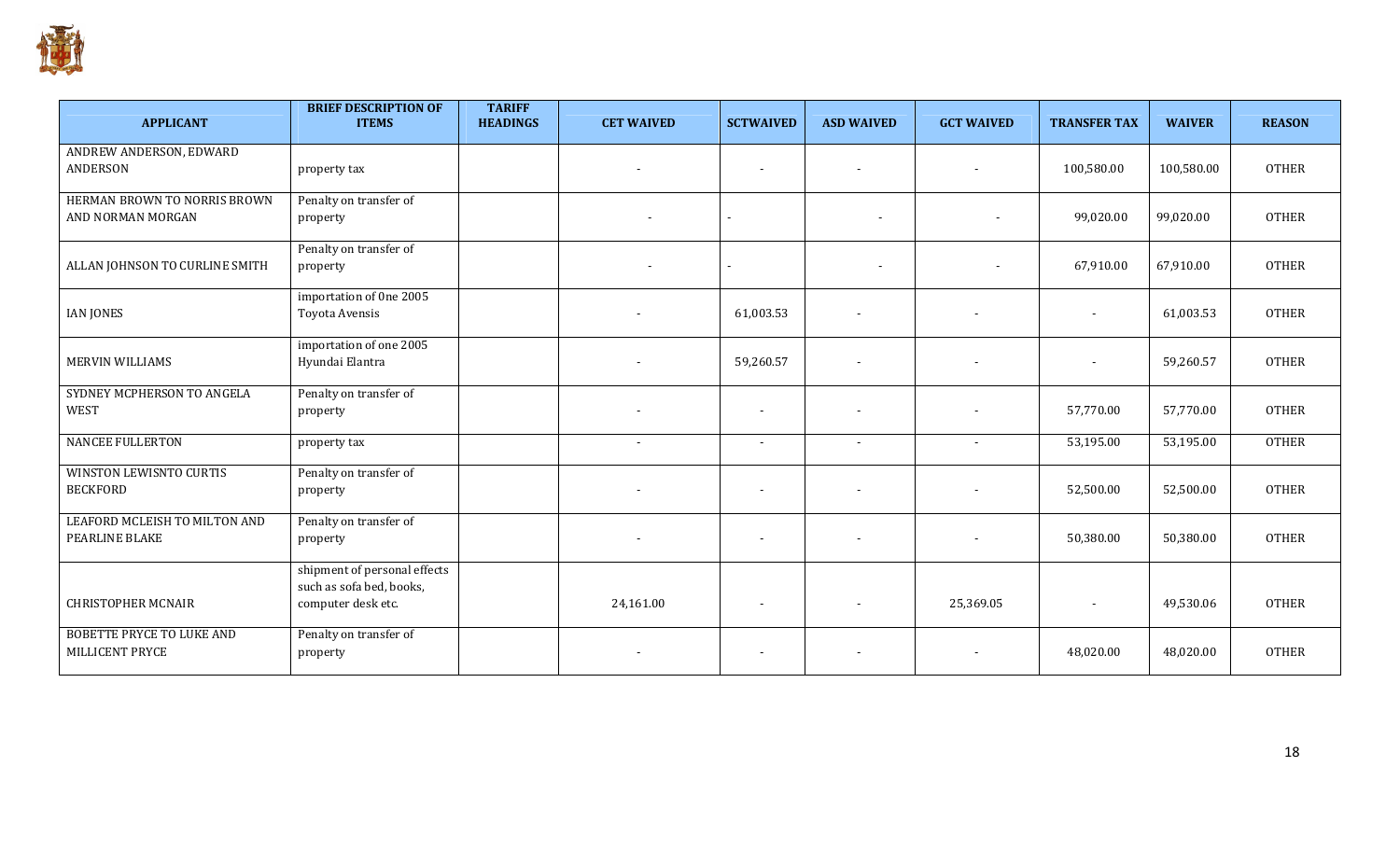

| <b>APPLICANT</b>                                                   | <b>BRIEF DESCRIPTION OF</b><br><b>ITEMS</b> | <b>TARIFF</b><br><b>HEADINGS</b> | <b>CET WAIVED</b>        | <b>SCTWAIVED</b>         | <b>ASD WAIVED</b> | <b>GCT WAIVED</b>        | <b>TRANSFER TAX</b> | <b>WAIVER</b> | <b>REASON</b> |
|--------------------------------------------------------------------|---------------------------------------------|----------------------------------|--------------------------|--------------------------|-------------------|--------------------------|---------------------|---------------|---------------|
| JAMAICA ASSOCIATION FOR MENTALLY<br>HANDICAPPED CHILDREN           | property tax                                |                                  |                          |                          |                   | $\overline{\phantom{a}}$ | 47,300.00           | 47,300.00     | <b>OTHER</b>  |
| MYRTLE WYNTER TO DARRON MCINTOSH                                   | Penalty on transfer of<br>property          |                                  |                          |                          |                   | $\sim$                   | 43,070.00           | 43,070.00     | <b>OTHER</b>  |
| ORANE SIMPSON TO RICHARD, SHARON AND<br>PEART FARQUHARSON,         | Penalty on transfer of<br>property          |                                  | $\overline{\phantom{a}}$ | $\overline{\phantom{a}}$ |                   | $\sim$                   | 42,020.00           | 42,020.00     | <b>OTHER</b>  |
| PAUL AND RALLIE BARRETT TO FREDERICK AND<br><b>EUGENA GARDENER</b> | Penalty on transfer of<br>property          |                                  |                          |                          |                   |                          | 42,020.00           | 42,020.00     | <b>OTHER</b>  |
| <b>CLEMENT CHRITOPHER TO LEONARD</b><br><b>CHRISTOPHER</b>         | Penalty on transfer of<br>property          |                                  |                          | $\overline{\phantom{a}}$ |                   | $\overline{\phantom{a}}$ | 37,820.00           | 37,820.00     | <b>OTHER</b>  |
| HORACE SINCLAIR TO OVID AND LISA EVANS                             | Penalty on transfer of<br>property          |                                  |                          |                          |                   |                          | 36,770.00           | 36,770.00     | <b>OTHER</b>  |
| <b>JANET BROWN TO NATALIE MORRISON</b>                             | Penalty on transfer of<br>property          |                                  |                          |                          |                   | $\sim$                   | 36,770.00           | 36,770.00     | <b>OTHER</b>  |
| SYBIL HENRY TO ESMIE WALKER                                        | Penalty on transfer of<br>property          |                                  | $\sim$                   | $\overline{\phantom{a}}$ |                   | $\sim$                   | 36,522.50           | 36,522.50     | <b>OTHER</b>  |
| RILVA BARRETT TO MORRIS AND GLORIA MIGHTY                          | Penalty on transfer of<br>property          |                                  |                          |                          |                   | $\overline{\phantom{a}}$ | 31,520.00           | 31,520.00     | <b>OTHER</b>  |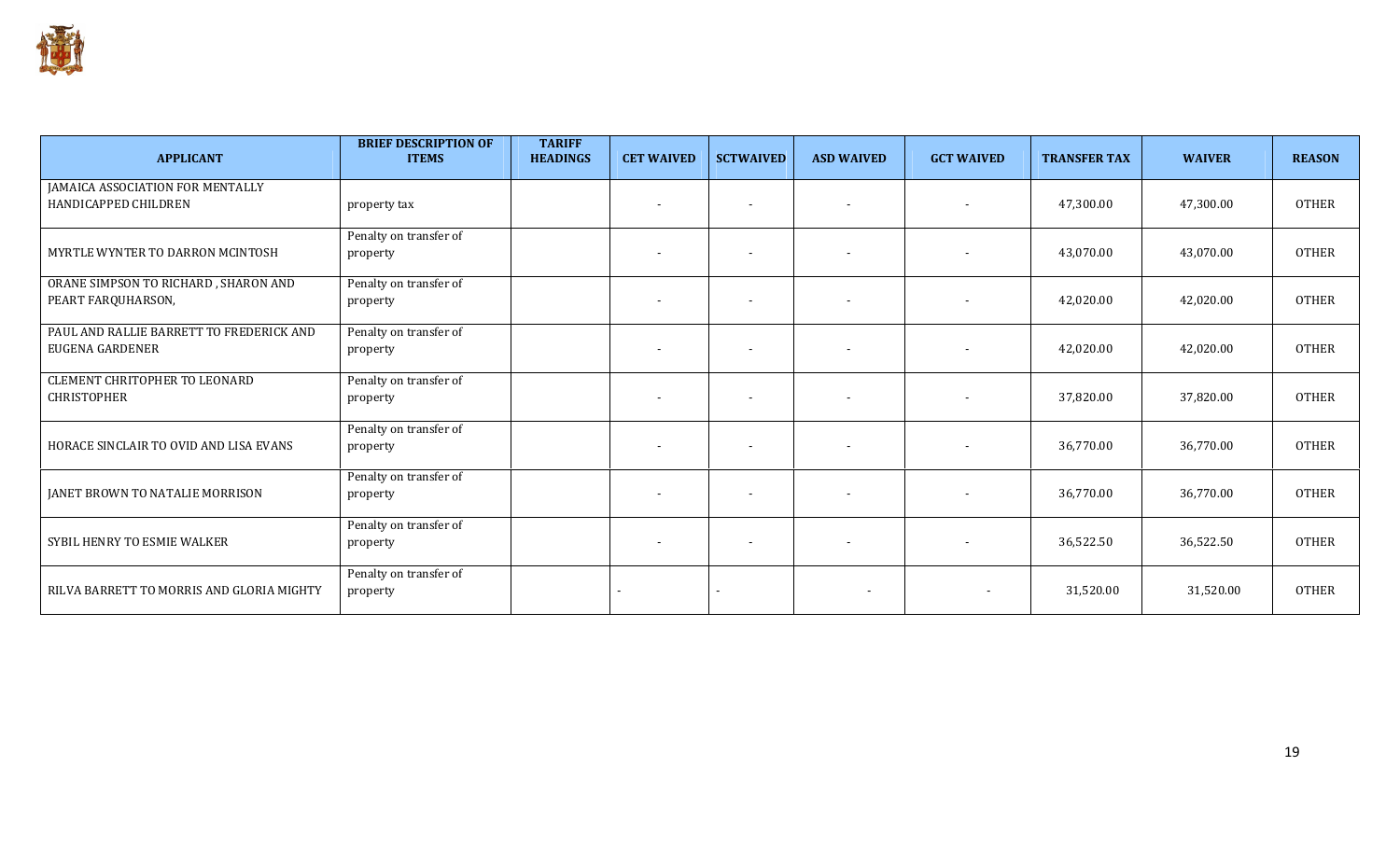

| <b>APPLICANT</b>                                          | <b>BRIEF DESCRIPTION OF</b><br><b>ITEMS</b> | <b>TARIFF</b><br><b>HEADINGS</b> | <b>CET WAIVED</b>        | <b>SCTWAIVED</b>         | <b>ASD WAIVED</b>        | <b>GCT WAIVED</b>        | <b>TRANSFER TAX</b> | <b>WAIVER</b> | <b>REASON</b> |
|-----------------------------------------------------------|---------------------------------------------|----------------------------------|--------------------------|--------------------------|--------------------------|--------------------------|---------------------|---------------|---------------|
| ALFRED CAMPBELL TO DAMEON EDWARDS                         | Penalty on transfer of<br>property          |                                  | $\blacksquare$           | $\sim$                   | $\sim$                   | $\overline{\phantom{a}}$ | 31,240.00           | 31,240.00     | <b>OTHER</b>  |
| RALPHALETA BELL TO ARLENE AND<br><b>EDMOUNDSON NORRIS</b> | Penalty on transfer of<br>property          |                                  | $\blacksquare$           | $\overline{\phantom{a}}$ | $\overline{\phantom{a}}$ | $\overline{\phantom{a}}$ | 28,020.00           | 28,020.00     | <b>OTHER</b>  |
| NATHANIEL BROWN TO DONOVAN AND<br>SANDRA RICHARDS         | Penalty on transfer of<br>property          |                                  | $\blacksquare$           | $\overline{\phantom{a}}$ | $\blacksquare$           | $\overline{\phantom{a}}$ | 27,020.00           | 27,020.00     | <b>OTHER</b>  |
| <b>GEORGE FEARON TO KIPLIN CUFFE</b>                      | Penalty on transfer of<br>property          |                                  | $\overline{\phantom{a}}$ | $\overline{\phantom{a}}$ | $\overline{\phantom{a}}$ | $\sim$                   | 25,325.00           | 25,325.00     | <b>OTHER</b>  |
| CALVIN GROVES TO NICHOLAS GROVES                          | Penalty on transfer of<br>property          |                                  | $\blacksquare$           | $\overline{\phantom{a}}$ | $\overline{\phantom{a}}$ | $\sim$                   | 24,320.00           | 24,320.00     | <b>OTHER</b>  |
| KEITH BROWN TO ROBERT AND NEREEN REID                     | Penalty on transfer of<br>property          |                                  | $\overline{\phantom{a}}$ | $\sim$                   | $\overline{\phantom{a}}$ | $\sim$                   | 22,770.00           | 22,770.00     | <b>OTHER</b>  |
| RONALD THOMAS TO DAVE BADDAL                              | Penalty on transfer of<br>property          |                                  | $\blacksquare$           | $\overline{\phantom{a}}$ | $\overline{\phantom{a}}$ |                          | 22,070.00           | 22,070.00     | <b>OTHER</b>  |
| MYRETH WOOLERY                                            | Property Tax                                |                                  | $\overline{\phantom{a}}$ | $\sim$                   | $\blacksquare$           | $\overline{\phantom{a}}$ | 18,505.00           | 18,505.00     | <b>OTHER</b>  |
| <b>CHRISTIAN SIMPSON-HAYDEN</b>                           | Property Tax                                |                                  | $\blacksquare$           | $\overline{\phantom{a}}$ | $\blacksquare$           | $\overline{\phantom{a}}$ | 17,706.00           | 17,706.00     | <b>OTHER</b>  |
| <b>AVRIL PARKER</b>                                       | <b>Property Tax</b>                         |                                  | $\overline{a}$           | $\overline{\phantom{a}}$ | $\sim$                   |                          | 16,350.00           | 16,350.00     | <b>OTHER</b>  |
| <b>MAISIE WILLIAMS</b>                                    | Property Tax                                |                                  | $\blacksquare$           | $\sim$                   | $\blacksquare$           |                          | 16,200.00           | 16,200.00     | <b>OTHER</b>  |
| MERRICK AND MARKBLAIR TO HILLROY AND<br>ERROL MCGLASHAN   | Penalty on transfer of<br>property          |                                  | $\overline{\phantom{a}}$ | $\overline{\phantom{a}}$ | $\blacksquare$           | $\overline{\phantom{a}}$ | 14,720.00           | 14,720.00     | <b>OTHER</b>  |
| SILVERY SCOTT TO CLAUDETTE BROWN                          | Penalty on transfer of<br>property          |                                  | $\overline{\phantom{a}}$ | $\overline{\phantom{a}}$ | $\overline{\phantom{a}}$ | $\overline{\phantom{a}}$ | 14,495.00           | 14,495.00     | <b>OTHER</b>  |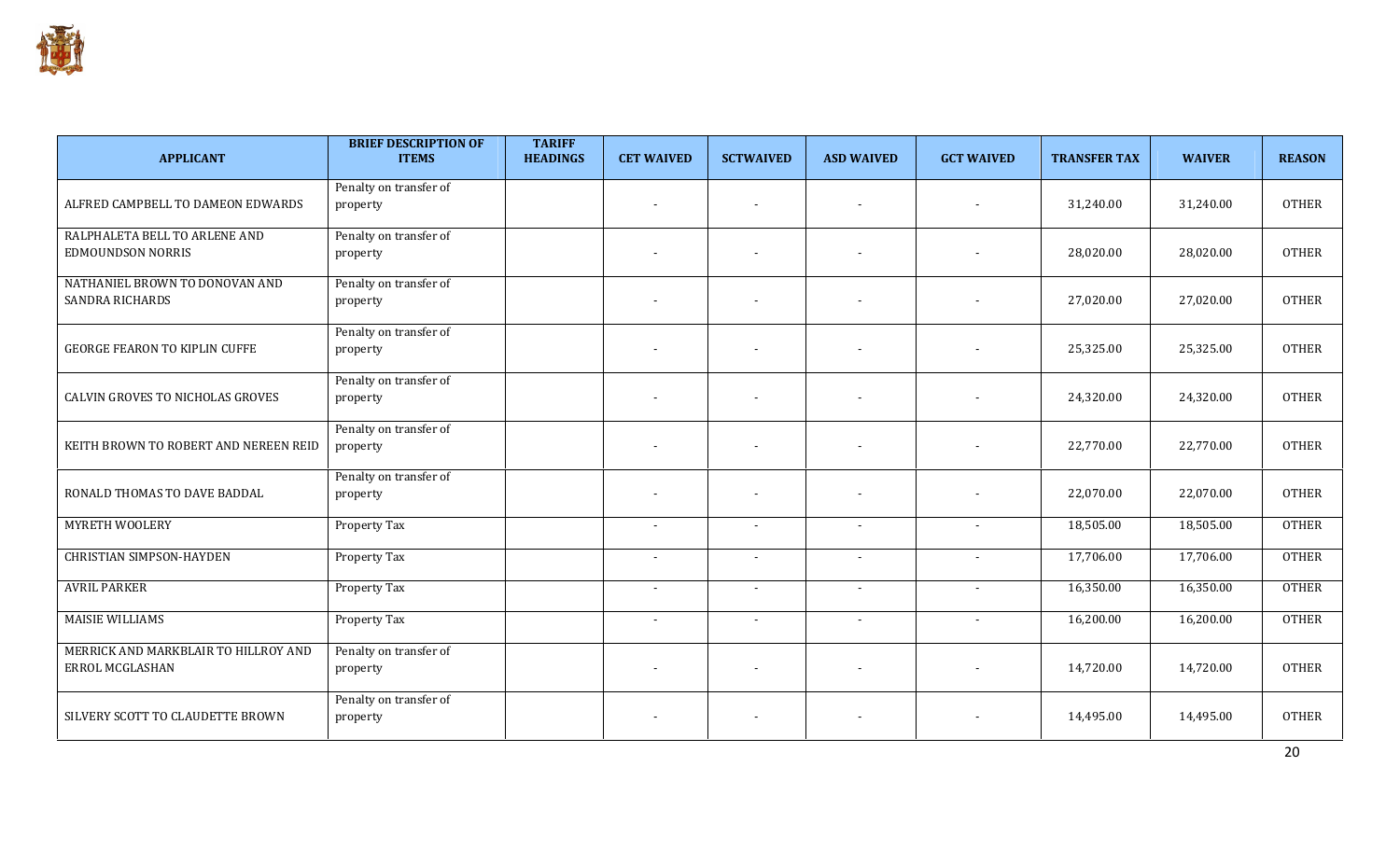

| <b>APPLICANT</b>                | <b>BRIEF DESCRIPTION OF</b><br><b>ITEMS</b> | <b>TARIFF</b><br><b>HEADINGS</b> | <b>CET WAIVED</b> | <b>SCTWAIVED</b> | <b>ASD WAIVED</b> | <b>GCT WAIVED</b>        | <b>TRANSFER TAX</b> | <b>WAIVER</b>  | <b>REASON</b> |
|---------------------------------|---------------------------------------------|----------------------------------|-------------------|------------------|-------------------|--------------------------|---------------------|----------------|---------------|
| OSBOURNE PEART TO MARLINE PEART | Penalty on transfer of<br>property          |                                  |                   |                  |                   | $\overline{\phantom{0}}$ | 7,670.00            | 7,670.00       | OTHER         |
| IVALYN TOMLINSON                | property tax                                |                                  |                   |                  |                   | $\overline{\phantom{0}}$ | 5,003.00            | 5,003.00       | <b>OTHER</b>  |
| ZEPENIAH MUIR                   | property tax                                |                                  |                   |                  |                   | $\blacksquare$           | 4,552.50            | 4,552.50       | <b>OTHER</b>  |
| <b>TOTAL</b>                    |                                             |                                  | 365,281,003.07    | 50,753,579.49    | 4,928,143.11      | 360,437,221.45           | 1,979,155.75        | 783,379,102.87 |               |

| <b>KEY</b>       | <b>CLASSIFICATION</b>         | <b>CET WAIVED</b> | <b>SCT WAIVED</b> | <b>ASD WAIVED</b> | <b>GCT WAIVED</b> | <b>TRANSFER TAX WAIVED</b> | <b>WAIVER</b>  |
|------------------|-------------------------------|-------------------|-------------------|-------------------|-------------------|----------------------------|----------------|
| <b>AGR</b>       | <b>Agricultural Purposes</b>  | 74,091,780.37     | 1,431,026.66      | 4,210,713.54      | 80,106,958.41     | 0.00                       | 159,840,478.98 |
| <b>CHAR</b>      | Charitable                    | 96,784,270.55     | 705,715.56        | 0.00              | 105,776,527.11    | 0.00                       | 203,266,513.22 |
| GOVT/CON         | <b>Government Contracts</b>   | 1,159,699.09      | 3,934,091.92      | 0.00              | 4,382,722.02      | 0.00                       | 9,476,513.02   |
| <b>GOVT/INST</b> | Government Institutions       | 559,350.74        | 0.00              | 0.00              | 1,327,783.02      | 0.00                       | 1,887,133.76   |
| <b>ITB</b>       | <b>Tourist Board Meetings</b> | 35,893,656.45     | 755,392.00        | 0.00              | 37.748.051.52     | 0.00                       | 74,397,099.97  |
| <b>MANU/MOD</b>  | Manu/Modernization            | 104,994,996.06    | 0.00              | 717,429.57        | 72,709,058.95     | 0.00                       | 178,421,484.58 |
| <b>OTHER</b>     | Other Reasons                 | 51,797,249.81     | 43,927,353.35     | 0.00              | 58,386,120.43     | 1,979,155.75               | 156,089,879.33 |
| <b>TOTAL</b>     |                               | 365,281,003.07    | 50,753,579.49     | 4,928,143.11      | 360,437,221.45    | 1,979,155.75               | 783,379,102.87 |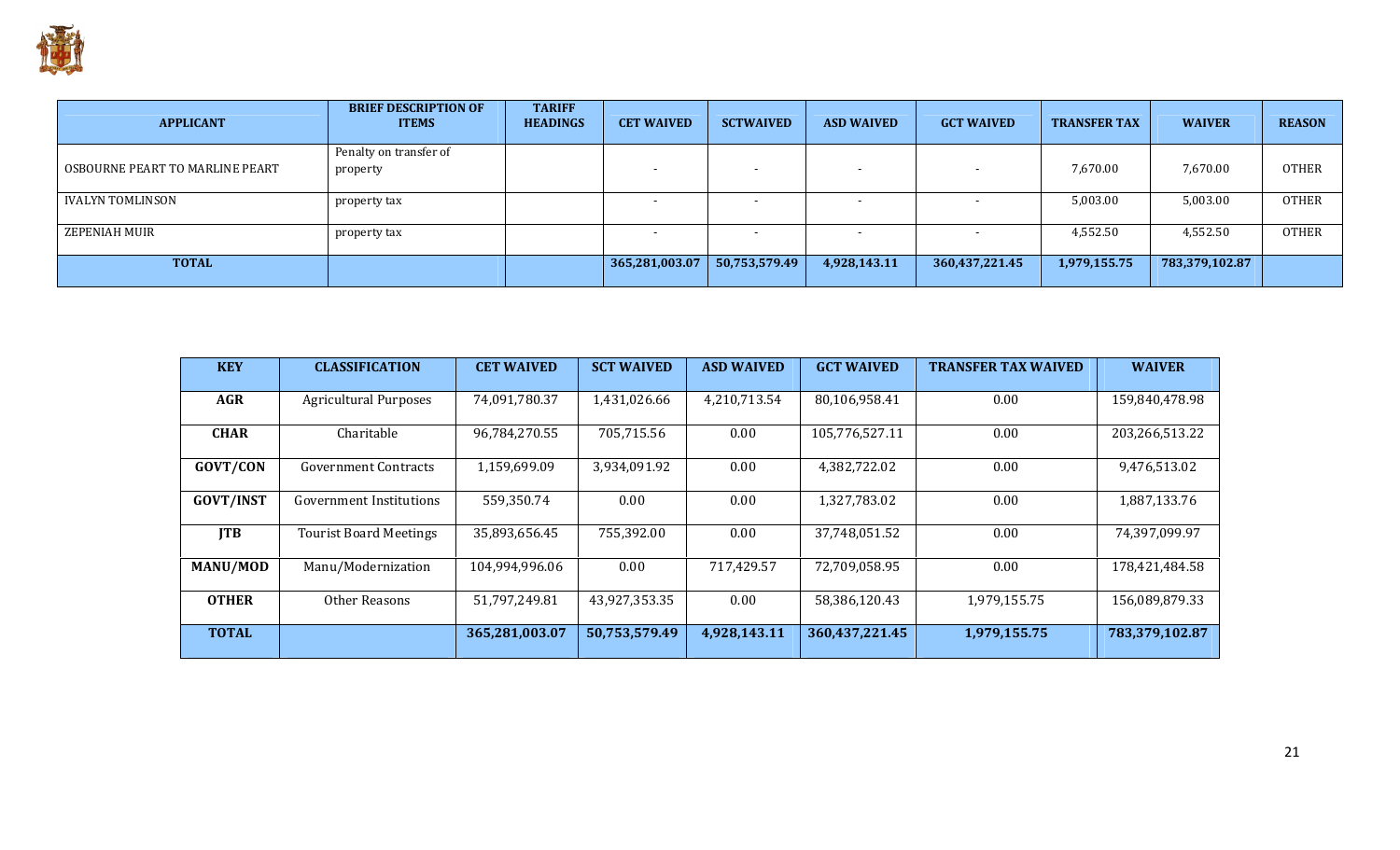

#### TAXPAYER APPEALS DEPARTMENT

#### Transfer Tax & Stamp Duty Waivers approved for the December 1 – December 31, 2010.

| <b>NAME OF TAXPAYER</b>     | TAX <sub>%</sub> | <b>PENALTY %</b> | <b>INTEREST %</b> | <b>AMOUNT BEFORE</b><br>WAIVER (\$) | <b>AMOUNT WAIVED (\$)</b> | <b>REASON FOR WAIVER</b>                                                     |
|-----------------------------|------------------|------------------|-------------------|-------------------------------------|---------------------------|------------------------------------------------------------------------------|
| JOHN HENRY GRIFFITHS        | 20               |                  |                   | 219,500.00                          | 43,900.00                 | Financial challenges and & responsible for<br>physically challenged sibling. |
|                             |                  |                  | 100               | 193,544.00                          | 193,544.00                | Financial challenges etc.                                                    |
| <b>MYRTLE CLARKE</b>        | 30               |                  |                   | 144,500.00                          | 43,350.00                 | Financial challenges                                                         |
| <b>GODFREY HAMILTON/MOH</b> | 100              |                  |                   | 180,010.00                          | 180,010.00                | Correction of NHT's error.                                                   |
| <b>MARLON G. MOORE</b>      |                  | 100              |                   | 27,520                              | 27,520.00                 | Has ability to pay the principal liability.                                  |
| *WESLEY FOSTER              |                  |                  | 70                | 192,828.58                          | 134,979.60                | Financial challenges                                                         |
| *VELVETEEN FOSTER           |                  |                  | 100               | 164,643.04                          | 164,643.04                | Financial challenges                                                         |
| FREDRICK G. KING            |                  |                  | 100               | 233,465.01                          | 233,465.01                | Ministerial approval                                                         |
| MUSA A. LEWIS               |                  | 100              |                   | 48,020.00                           | 48,020.00                 | Financial challenges & misinformation.                                       |
| <b>CLIVE WILKS</b>          |                  | 100              |                   | 33,760.00                           | 33,760.00                 | Financial challenges                                                         |
| <b>ALBERTHA CROOKS</b>      |                  | 100              |                   | 165,694.60                          | 165,694.60                | Almost destitute with medical challenges                                     |
| ALBERTHA CROOKS             | 100              |                  |                   | 239,500.00                          | 239,500.00                | Almost destitute with medical challenges                                     |
| <b>^ENID WILLAMS</b>        |                  | 40               |                   | 98,511.91                           | 40,599.76                 | Allow for payment plan w/o accumulation of<br>charges                        |
| <b>TOTAL</b>                |                  |                  |                   | 1,941,497.14                        | 1,548,986.01              |                                                                              |

\* One application

^previously granted 60% interest in December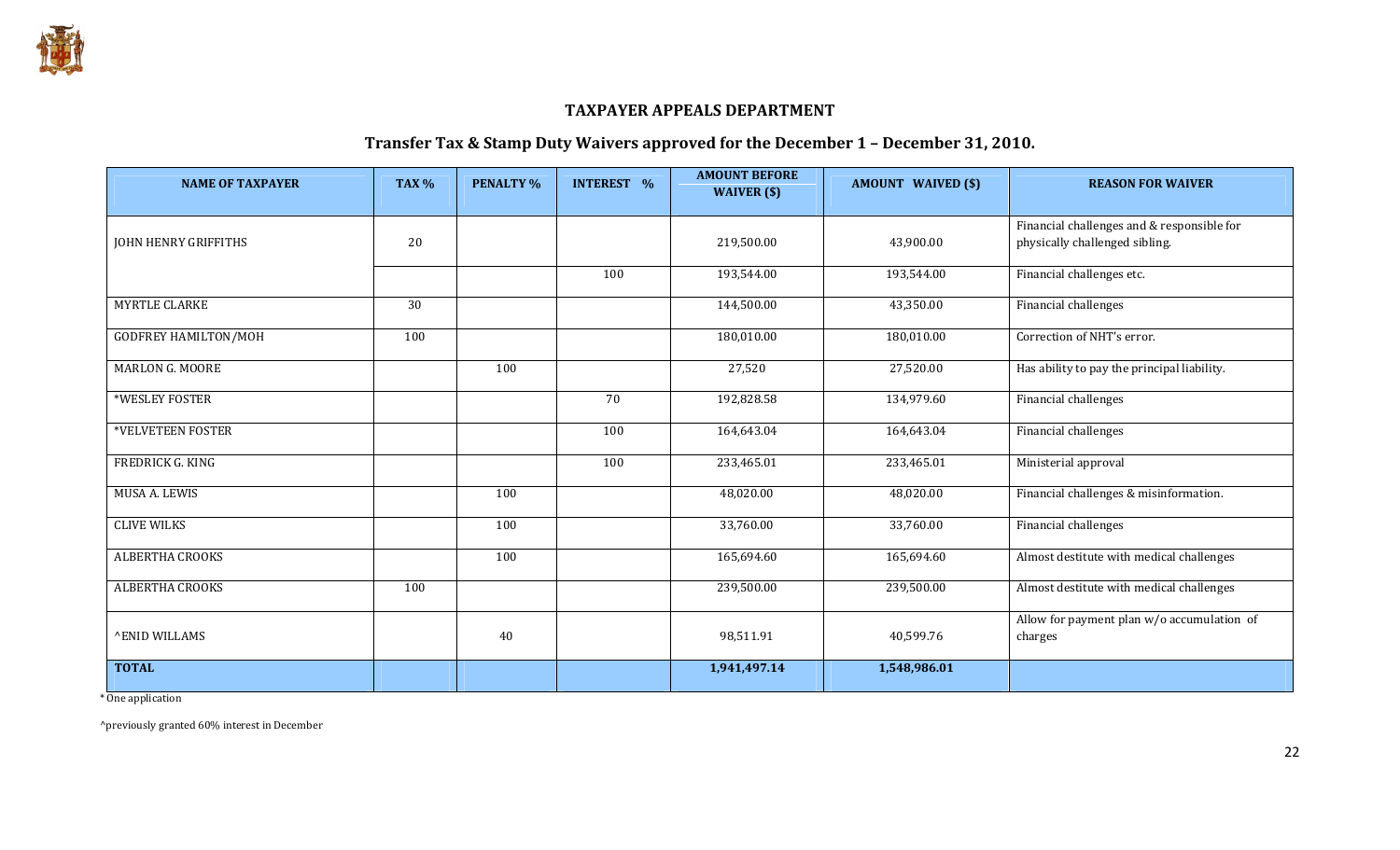

# Approved GCT Waivers for Waivers approved for the December 1 – December 31, 2010.

| <b>NAME OF TAXPAYER</b>         | <b>PERIOD</b>     | <b>PENALTY %</b> | <b>INTEREST %</b> | <b>SURCHARGES</b><br>$\frac{1}{2}$ | <b>AMOUNT BEFORE</b><br>WAIVER (\$) | <b>AMOUNT</b><br>WAIVED $(\$)$ | <b>REASON FOR WAIVER</b>                                            |
|---------------------------------|-------------------|------------------|-------------------|------------------------------------|-------------------------------------|--------------------------------|---------------------------------------------------------------------|
| <b>SAIAMBE LIMITED</b>          | Dec.06-Jan.10     | 95               | 95                | 95%                                | 2,414,400.11                        | 2,293,680.10                   | Financial constraints - approved by<br>the Minister                 |
| <b>OLIVER BENNETT</b>           | Feb.-Dec.04       | 95               | 95                | 95%                                | 1,692,739.55                        | 1,608,102.57                   | Very good compliance rating -<br>approved by the Minister.          |
| HYDROLOGY CONSULTANTS LTD.      | Mar.93 - Dec.09   | 95               | 95                | 95%                                | 17,353,143.31                       | 16,485,486.14                  | Financial constraints - approved by<br>the Minister                 |
| PRECISION ENTERPRISES LTD.      | Sept.-Oct.09      | 98               | 98                | 98%                                | 1,375,844.67                        | 1,348,327.78                   | Very good compliance rating-<br>approved by the Minister            |
| S S & S WHOLESALE & SUPERMARKET | April-Dec. 06     | 100              | 100               | 100%                               | 328,222.00                          | 328,222.00                     | Good compliance rating. Police<br>report and approved by Minister.  |
| <b>NORMA LEVEN</b>              | Aug.'01 - Jan '09 | 80               | 80                | 80%                                | 622,238.00                          | 497,790.40                     | Financial constraints and medical<br>challenges.                    |
| <b>QUALITY COLD STORAGE</b>     | Aug.-Dec. 07      | 80               | 80                | 80%                                | 490,274.49                          | 392,219.59                     | Excellent compliance rating. Charges<br>result of audit assessment. |
| <b>BISSY MECHANISMS LTD.</b>    | Mar.07-Aug.08     | 90               | 90                | 90%                                | 459,121.84                          | 413,209.66                     | Fair compliance rating and entity no<br>longer trading.             |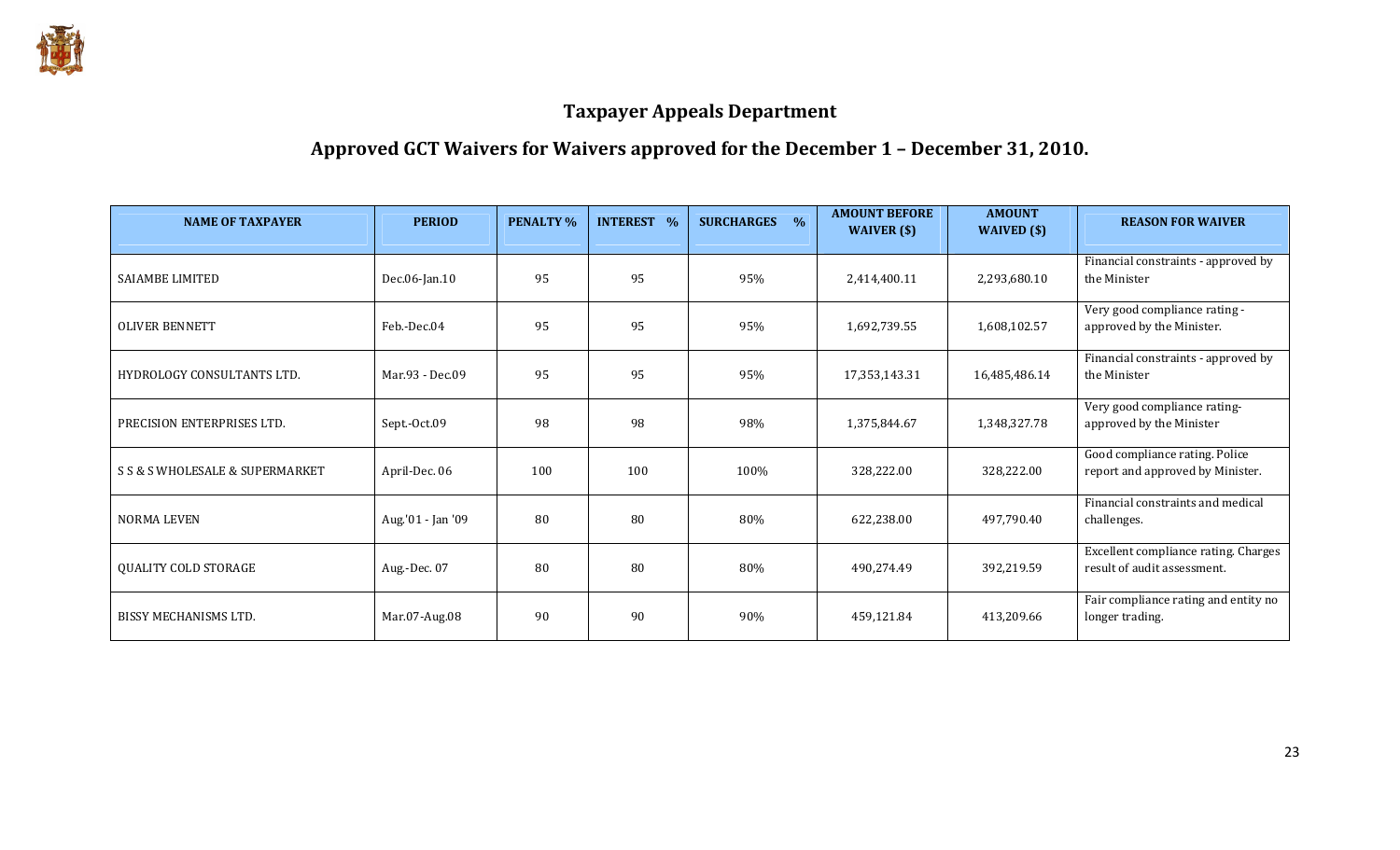

| <b>NAME OF TAXPAYER</b>         | <b>PERIOD</b>                            | <b>PENALTY %</b> | <b>INTEREST %</b> | <b>SURCHARGES %</b> | <b>AMOUNT BEFORE</b><br>WAIVER (\$) | <b>AMOUNT</b><br>WAIVED $(s)$ | <b>REASON FOR WAIVER</b>                                         |
|---------------------------------|------------------------------------------|------------------|-------------------|---------------------|-------------------------------------|-------------------------------|------------------------------------------------------------------|
| AINSWORTH CHAMPAGNIE            | Jan.07-Dec.09                            | 50               | 50                | 50%                 | 79,519.04                           | 39,759.52                     | To encourage improved<br>compliance.                             |
| <b>CLAUDETTE REID</b>           | Mar.- May 09                             | 60               | 60                | 60%                 | 80,283.76                           | 48,170.26                     | To encourage continued<br>compliance.                            |
| <b>EDWIN LOWE</b>               | $Mar-10$                                 | 100              | 100               | 100%                | 4,774.11                            | 4,774.11                      | Charges the result of<br>administrative delays.                  |
| <b>LATROY ENTERPRISES</b>       | May & Dec. 2009                          | 80               | 80                | 80%                 | 31,246.65                           | 24,997.32                     | Excellent compliance rating & claim<br>of administrative errors. |
| PRINTS AND PAINTS LTD.          | Feb-March 2010                           | 70               | 70                | 70%                 | 99,032.80                           | 69,322.96                     | Good compliance rating                                           |
| <b>MATTCORP POWER SOLUTIONS</b> | Jul-Oct & Dec.09<br>& April 10           | 70               | 70                | 70%                 | 355,858.35                          | 249,100.85                    | Very good compliance and<br>administrative delays.               |
| <b>JUDITH MAIR</b>              | Mar.-Nov.08 &<br>Jan-Mar.09              | 80               | 80                | 80%                 | 99,807.55                           | 79,846.04                     | Business declined hence financial<br>constraints                 |
| <b>JAMAICA PUBLIC SERVICE</b>   | Jul'08, Feb,Sept. &<br>Oct.09            | 80               | 80                | 80%                 | 454,557.00                          | 363,645.60                    | Lateness due to passage of tropical.                             |
| DELANO WELLINGTON               | Jan-Dec.04, Jan-Apr.<br>05, Dec. 07,     |                  |                   |                     |                                     |                               |                                                                  |
|                                 | Jan. Feb.& Apr.-Dec<br>'08 & Feb.-Jun.09 | 100              | 100               | 100%                | 453,996.45                          | 453,996.45                    | Inability to comply due to<br>prolonged illness                  |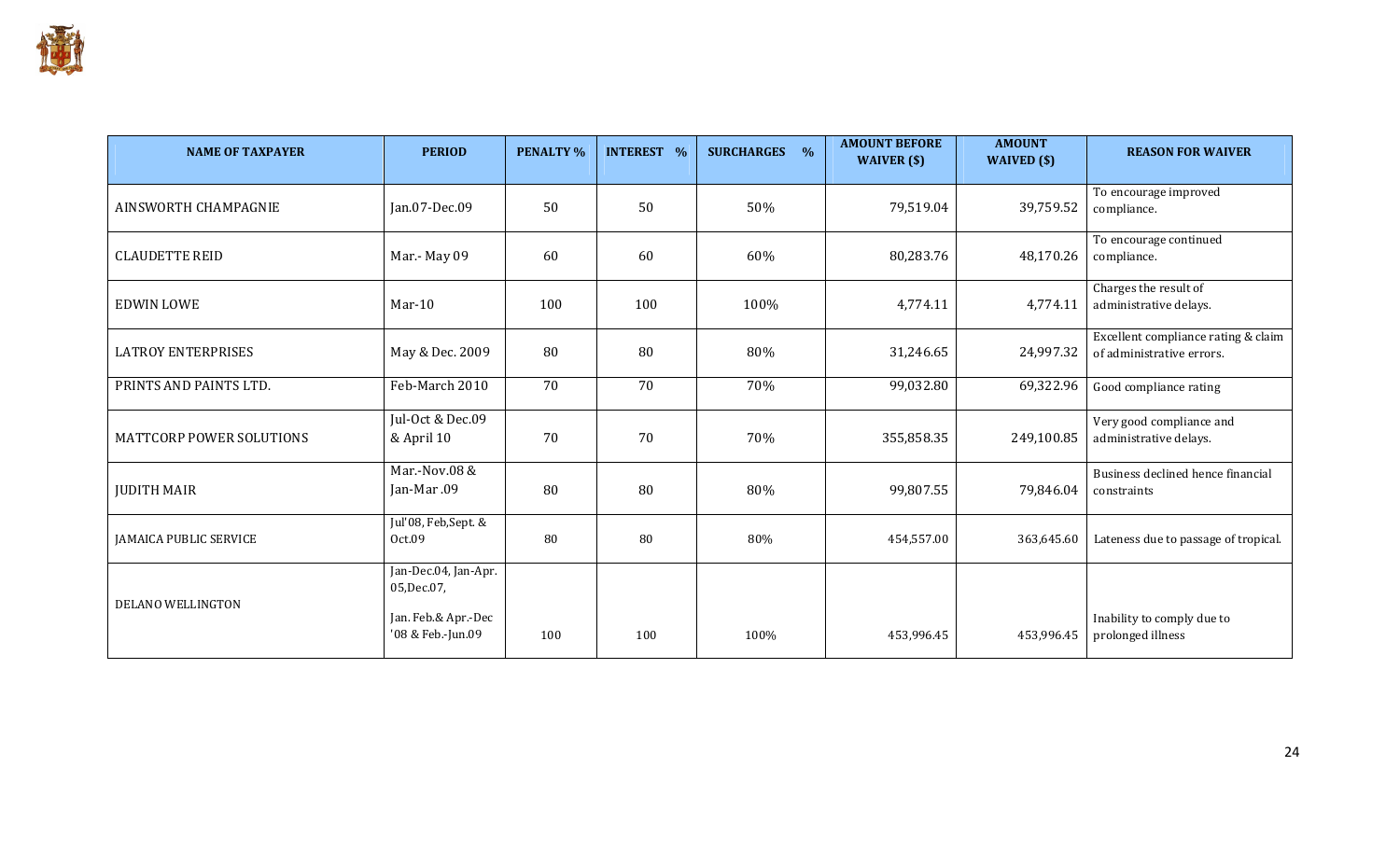

| <b>NAME OF TAXPAYER</b>             | <b>PERIOD</b>                                                                      | <b>PENALTY %</b> | <b>INTEREST %</b> | <b>SURCHARGES</b><br>$\frac{0}{0}$ | <b>AMOUNT BEFORE</b><br>WAIVER $(s)$ | <b>AMOUNT</b><br>WAIVED (\$) | <b>REASON FOR WAIVER</b>                                      |
|-------------------------------------|------------------------------------------------------------------------------------|------------------|-------------------|------------------------------------|--------------------------------------|------------------------------|---------------------------------------------------------------|
|                                     | Jun. Aug, Sept. Nov.<br>& Dec.05, Jan-Sept.<br>& Dec.'06,Jan-Apr,                  |                  |                   |                                    |                                      |                              |                                                               |
| <b>INFOTECH CARIBBEAN</b>           | Jun, Jul, Sept &<br>Oct.07                                                         | 98               | 98                | 98%                                | 16,954,149.00                        | 16,615,066.02                | Weak financial position.                                      |
| <b>EXECUTIVE MOTOR LIMITED</b>      | Apr 00 - Aug 04                                                                    | 90%              | 90%               | 90%                                | 204,155,261.84                       | 183,739,735.66               | Financial constraints in the<br>face of enormous liabilities. |
| <b>CRAFT WICKER &amp; THINGS</b>    | Oct.03, Nov.03,<br>Jul.04 & Sept.07                                                | 100              | 100               | 100%                               | 163,432.22                           | 132,249.22                   | Satisfied amnesty conditions.                                 |
|                                     | Feb.04, Apr.-Dec.04,<br>May05, Sept.06-<br>Jan07, Mar-Apr.07<br>Jun-Aug.07, Nov.08 |                  |                   |                                    |                                      |                              | Severe financial difficulties.                                |
| <b>MACHINERY &amp; SERVICE LTD.</b> | & August 2009                                                                      | 98               | 98                | 98%                                | 4,395,680.00                         | 4,307,766.40                 | Approved by Minister.                                         |
| PREMIUM PRODUCE EXPORT              | June, Sept, Oct.04,<br>Feb, Mar & May 05-<br>Jul 2005                              | 100              | 100               | 100%                               | 43,590.70                            | 43,590.70                    | Met amnesty conditions.                                       |
| <b>CLASSIC GROUP LIMITED</b>        | Sept., Dec.'06 ,June<br>2008, April 2009                                           | 95               | 95                | 95%                                | 2,002,820.00                         | 1,902,679.00                 | Inability to pay and approved<br>by the Minister.             |
| E.B.S.L LIMITED                     | Dec.09-Aug.10                                                                      | 100              | 100               | 100%                               | 20,406.70                            | 20,406.70                    | Non-trading periods.                                          |
| <b>FRANCHINE RANKINGS</b>           | Dec.06, Dec'07 &<br>Dec.08                                                         | 80               | 80                | 80%                                | 473,853.59                           | 379,082.87                   | Good compliance rating                                        |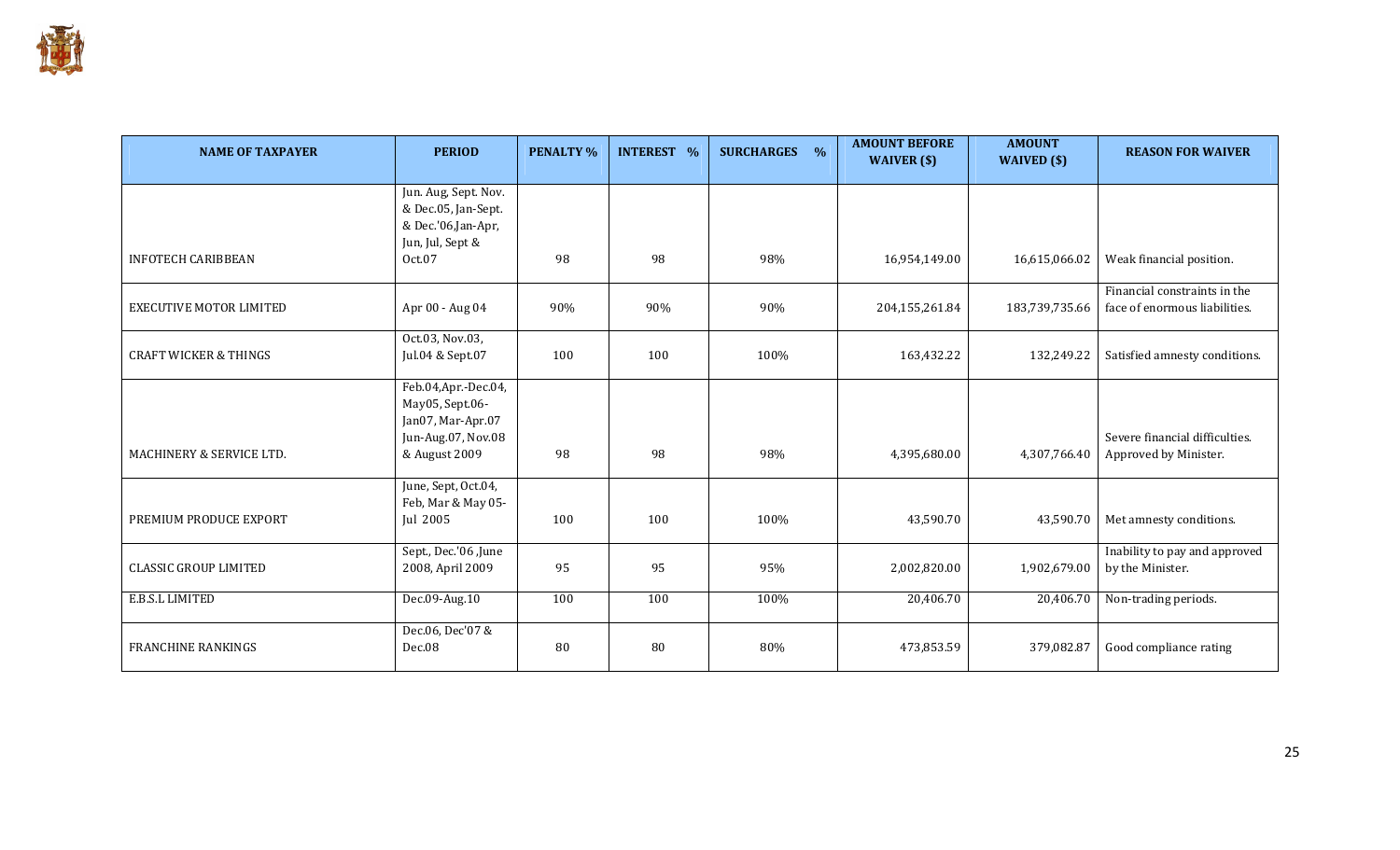

| <b>NAME OF TAXPAYER</b>         | <b>PERIOD</b>                                                                                                      | <b>PENALTY %</b> | <b>INTEREST %</b> | <b>SURCHARGES</b><br>$\frac{0}{6}$ | <b>AMOUNT BEFORE</b><br>WAIVER (\$) | <b>AMOUNT</b><br>WAIVED $(\$)$ | <b>REASON FOR WAIVER</b>                                                |
|---------------------------------|--------------------------------------------------------------------------------------------------------------------|------------------|-------------------|------------------------------------|-------------------------------------|--------------------------------|-------------------------------------------------------------------------|
|                                 | May-<br>Jun., Oct'99, Feb.,<br>Jun-Jul'00, Sept-Jan,<br>Mar-Apr,Jun. '01,<br>Feb.Apr.'02, Feb,<br>Apr.'03, Apr.06- |                  |                   |                                    |                                     |                                |                                                                         |
| <b>VALERIE FLECTHER</b>         | Jun'08,& Mar.-<br>May'08                                                                                           | 40               | 40                | 40%                                | 438,660.93                          | 175,464.37                     | Plea of relative inactivity in most<br>periods.                         |
| <b>RENEW LIMITED</b>            | Nov.08-Oct.09,<br>Apr.,& Jun-Jul 2010                                                                              | 30               | 30                | 30%                                | 327,545.15                          | 98,263.55                      | Leniency to encourage improved<br>compliance.                           |
| DOJO LIMITED                    | Sept. '04, Jan.'05-<br>May 06 & March &<br>Oct.'07                                                                 | 100              | 100               | 100%                               | 147,383.63                          | 147,383.63                     | Accumulation of charges due to<br>administrative delays by the revenue. |
| WONG CHEW ONN & CO              | 2010 April                                                                                                         | 100              | 100               | 100%                               | 2,000.00                            | 2,000.00                       | Due to State of Emergency                                               |
| PORT MARLEY                     | 2010 April                                                                                                         | 100              | 100               | 100%                               | 1,446,521.00                        | 1,446,521.00                   | Result of genuine error. Minister<br>approved.                          |
| RIU JAMAICOTEL LTD.             | 2010 April                                                                                                         | 100              | 100               | 100%                               | 1,148,647.00                        | 1,148,647.00                   | Result of genuine error. Minister<br>approved.                          |
| <b>CARIBBEAN CEMENT COMPANY</b> | 2009 November                                                                                                      | 100              | 100               | 100%                               | 28,451,584.00                       | 28,451,584.00                  | Excellent compliance record.                                            |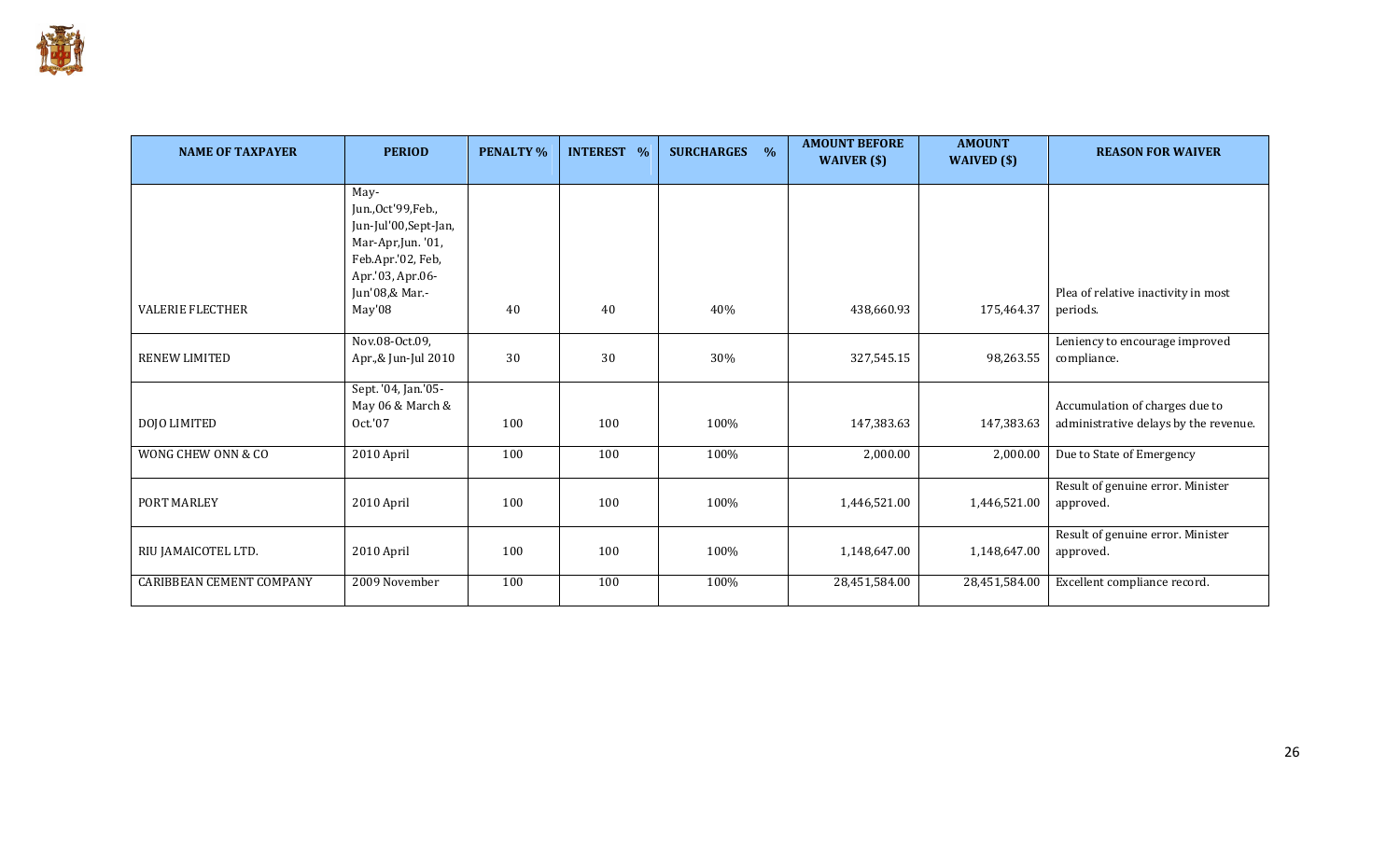

| <b>NAME OF TAXPAYER</b>     | <b>PERIOD</b>                                                            | <b>PENALTY %</b> | <b>INTEREST %</b> | <b>SURCHARGES</b><br>$\frac{0}{0}$ | <b>AMOUNT BEFORE</b><br>WAIVER (\$) | <b>AMOUNT</b><br>WAIVED $(\$)$ | <b>REASON FOR WAIVER</b>                        |
|-----------------------------|--------------------------------------------------------------------------|------------------|-------------------|------------------------------------|-------------------------------------|--------------------------------|-------------------------------------------------|
| SHOPPES AT ROSE HALL        | Nov.07-Feb.08                                                            | 100              | 100               | 100%                               | 2,091,496.17                        | 2,091,496.17                   | Met amnesty conditions.                         |
| SHOPPES AT ROSE HALL        | Mar & Sept. 2008 &<br>October 2009                                       | 75               | 75                | 75%                                | 1,895,330.07                        | 1,421,497.55                   | Fairly good compliance rating.                  |
| <b>GLORY MUSIC LTD.</b>     | Dec.04, May Jun-<br>July, & October<br>2005                              | 95               | 95                | 95%                                | 620,639.10                          | 589,607.15                     | Good compliance rating                          |
| VERE PHARMACY LTD.          | Oct 2001-Oct 2009                                                        | 100              | 100               | 100%                               | 1,879,379.00                        | 1,879,379.00                   | Good compliance rating.<br>Minister approved.   |
| <b>CENTURY 21 HEAVE -HO</b> | Feb.01, Mar 03, &<br>July 06 - Sept.07                                   | 95               | 95                | 95%                                | 1,013,546.00                        | 962,868.70                     | Good compliance rating.<br>Minister approved.   |
| POWER SERVICES CO.          | Oct 05-Jul. Sept.-<br>Dec.06, Feb-Aug,&<br>Dec.07 -Feb, Jun.-<br>Jul.&   | 100              | 100               | 100%                               | 13,839,348.43                       | 13,839,348.43                  | Down turn in business leading<br>to financial   |
|                             | Oct-Dec 2008                                                             |                  |                   |                                    |                                     |                                | Difficulties & Minister<br>approved.            |
| SURE PRODUCTS MFG.          | Sept., Nov-Dec.08,<br>Jan, Feb, Jun-Dec.09<br>& Feb -Jul 10              | 80               | 80                | 80%                                | 90,788.14                           | 72,630.51                      | Plea of financial hardship.                     |
| <b>GEORGE MARTIN</b>        | Jun-Dec 03, Jan-<br>Mar., Aug & Sept.<br>04, Apr.05, Apr.07&<br>Mar 2009 | 80               | 80                | 80%                                | 208,378.30                          | 166,702.64                     | Pensioner experiencing<br>financial challenges. |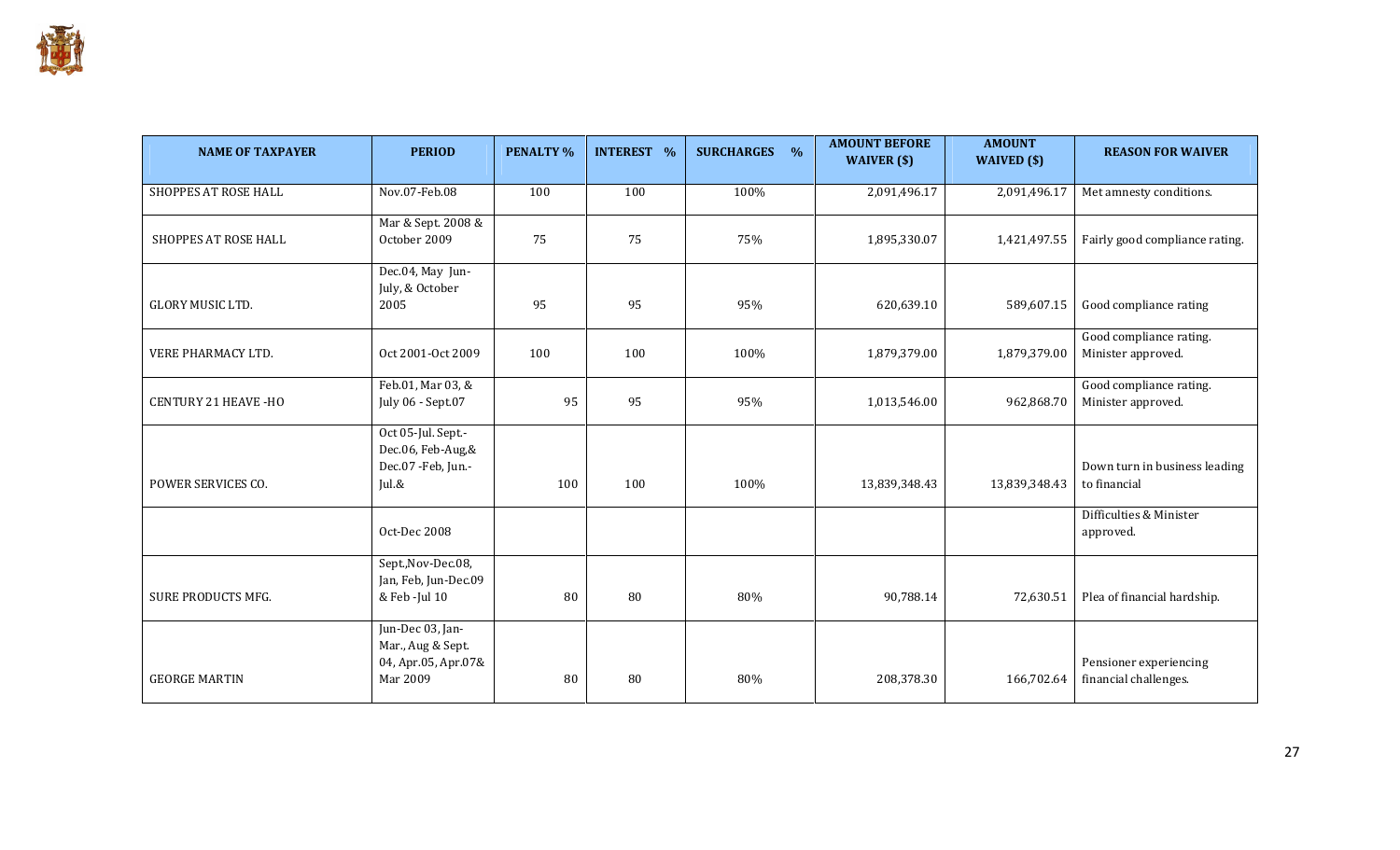

| <b>NAME OF TAXPAYER</b>                        | <b>PERIOD</b>                                                                                                              | <b>PENALTY %</b> | <b>INTEREST %</b> | <b>SURCHARGES</b><br>$\%$ | <b>AMOUNT BEFORE</b><br>WAIVER (\$) | <b>AMOUNT</b><br>WAIVED (\$) | <b>REASON FOR WAIVER</b>                                                                  |
|------------------------------------------------|----------------------------------------------------------------------------------------------------------------------------|------------------|-------------------|---------------------------|-------------------------------------|------------------------------|-------------------------------------------------------------------------------------------|
| EL PASO FASHIONS                               | Sept.-Dec 2009, Jan-<br>April & Jul-Sept<br>2010                                                                           | 100              | 100               | 100%                      | 1,020,309.97                        | 1,020,309.97                 | Approved by the Minister.                                                                 |
| <b>URBAN ENGINEERING &amp;</b><br>CONSTRUCTION |                                                                                                                            | 80               | 80                | 80%                       | 65,199.61                           | 52,159.69                    | Charges relate mostly to periods of inactivity.                                           |
| TTOCS COMPANY                                  | Sept.08, Feb -Jun,<br>Aug-Dec 09, Jan,<br>Mar-Aug.10                                                                       | 80               | 80                | 80%                       | 127,193.90                          | 101,755.12                   | Accumulated charges relate to periods of<br>inactivity.                                   |
|                                                | Nov.03, Sept, Oct-<br>Dec.04, Jan, Feb,<br>Apr-Jun, Aug Oct &<br>Nov .05, Jan 06,<br>May-Dec 07, Mar,<br>Jul -Dec 08, Feb, |                  |                   |                           |                                     |                              |                                                                                           |
| CARIBBEAN AGGREGATES<br>LTD.                   | Apr.-Jun & Dec<br>2009                                                                                                     | 98               | 98                | 98%                       | 1,585,784.00                        | 1,554,068.32                 | Financial difficulties and accumulated charges<br>relate mostly to periods of inactivity. |
| <b>BRYAN MORGAN</b>                            | November 2000-<br>June 2005                                                                                                | 100              | 100               | 100%                      | 657,330.19                          | 657,330.19                   | Compliance is unsatisfactory but business is<br>below the threshold                       |
| TROPICAL AIR CONDITIONING                      | Feb-April 2010                                                                                                             | 90               | 90                | 90%                       | 149,365.36                          | 134,428.82                   | Failure to file returns though payment made<br>online.                                    |
| <b>TOTAL</b>                                   |                                                                                                                            |                  |                   |                           | 311,810,683.68                      | 287,854,673.72               |                                                                                           |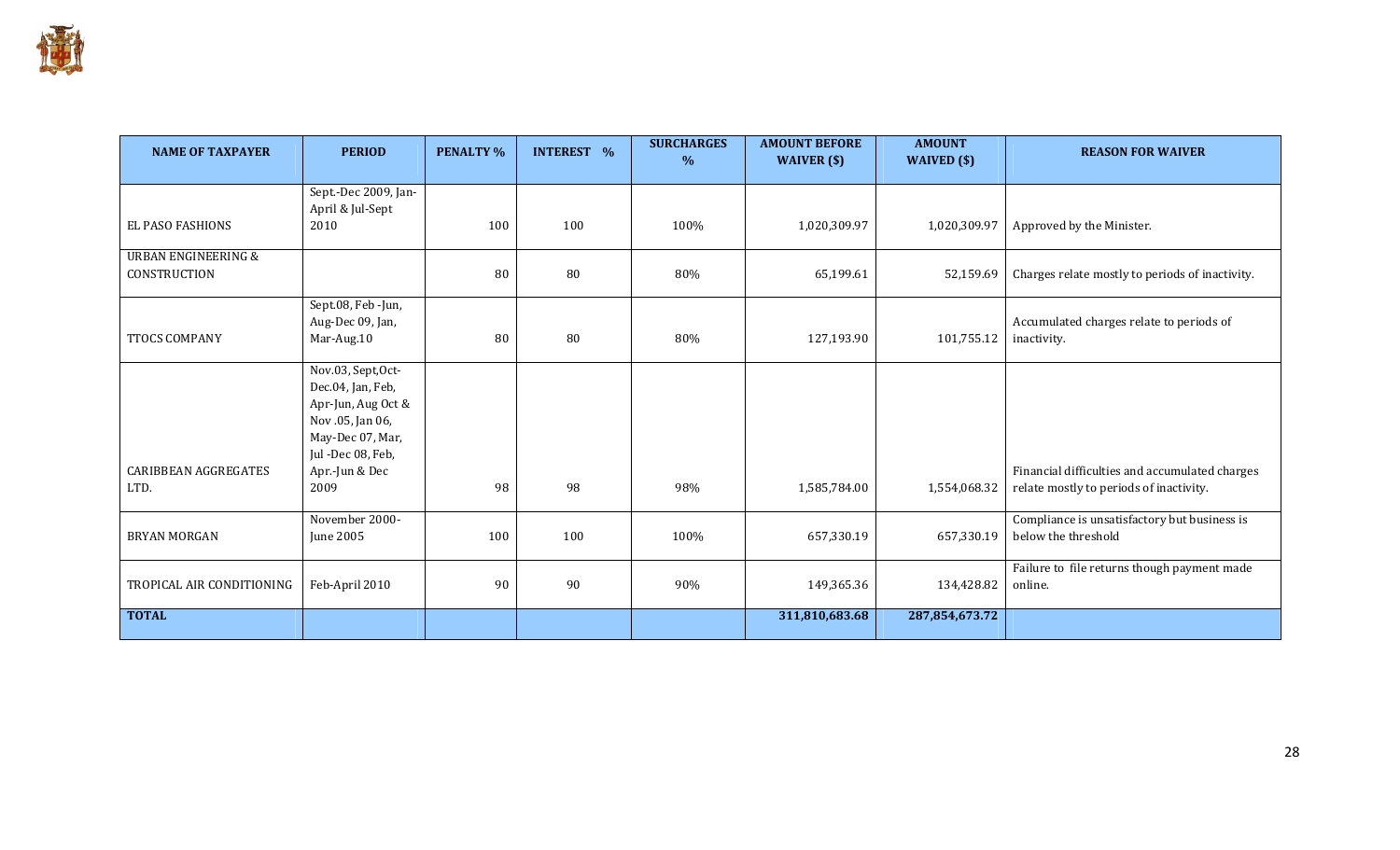

# PAYE Waivers for approved for the December 1 – December 31, 2010.

| <b>NAME OF TAXPAYER</b>                      | <b>PERIOD</b>                                | <b>PENALTY %</b> | <b>TAX %</b> | <b>AMOUNT BEFORE WAIVER</b><br>$($)$ | <b>AMOUNT WAIVED (\$)</b> | <b>REASON FOR WAIVER</b>                            |
|----------------------------------------------|----------------------------------------------|------------------|--------------|--------------------------------------|---------------------------|-----------------------------------------------------|
| <b>STARFISH OIL LIMITED</b>                  | 2009 & January 2010                          | 100%             |              | 135,480.37                           | 135,480.37                | Effect of recession & 80% charges<br>already paid.  |
| KAPLAND CO. LTD                              | Jan - Apr 2007, Dec<br>2007 & Jan - Dec 2008 | 40%              |              | 18,372.44                            | 7,348.98                  | Leniency to encourage future<br>compliance.         |
| EMMANUEL BAPTIST CHURCH                      | Dec 2007, Mar 2008,<br>Dec 2008 & Feb 2010   | 100%             |              | 2,222.48                             | 2,222.48                  | Charges arose due to the collector's<br>oversight.  |
| <b>CITY LIFE MINISTRIES LTD</b>              | March - May 2008                             | 40%              |              | 5,184.17                             | 2,073.67                  | Non-profit religious organization                   |
| LOGO STITCH MANUFACTURING LTD                | Dec 2007, Dec 2008 &<br>Jan 2009 - Aug 2010  | 60%              |              | 182,049.42                           | 109,229.65                | Effect of recession & adherence to<br>payment plan. |
| EXCELAB COMPANY LIMITED                      | February - December<br>2009                  | 40%              |              | 15,781.53                            | 6,312.61                  | Leniency to encourage improved<br>compliance.       |
| COOL RUNNINGS HARDWARE SUPPLIES LTD          | December 2002-<br>December 2003              | 70%              |              | 28,343.56                            | 19,840.49                 | Ceased Trading in 2004                              |
| GREEN COVE MARITIME (JAMAICA) LTD            | December 2007-<br>September 2010             | 40%              |              | 267,519.00                           | 107,007.60                | <b>Cash Flow Problems</b>                           |
| EASTERN COLLEGE OF HOSPITALITY<br>MANAGEMENT | $2006 - 2007$                                | 70%              |              | 24,897.96                            | 17,428.57                 | Commodity based org. dependent on<br>subvention.    |
| <b>DEL'S BEAUTY SALON</b>                    | Dec-08                                       | 60%              |              | 32,022.74                            | 19,213.64                 | <b>Financial Constraint</b>                         |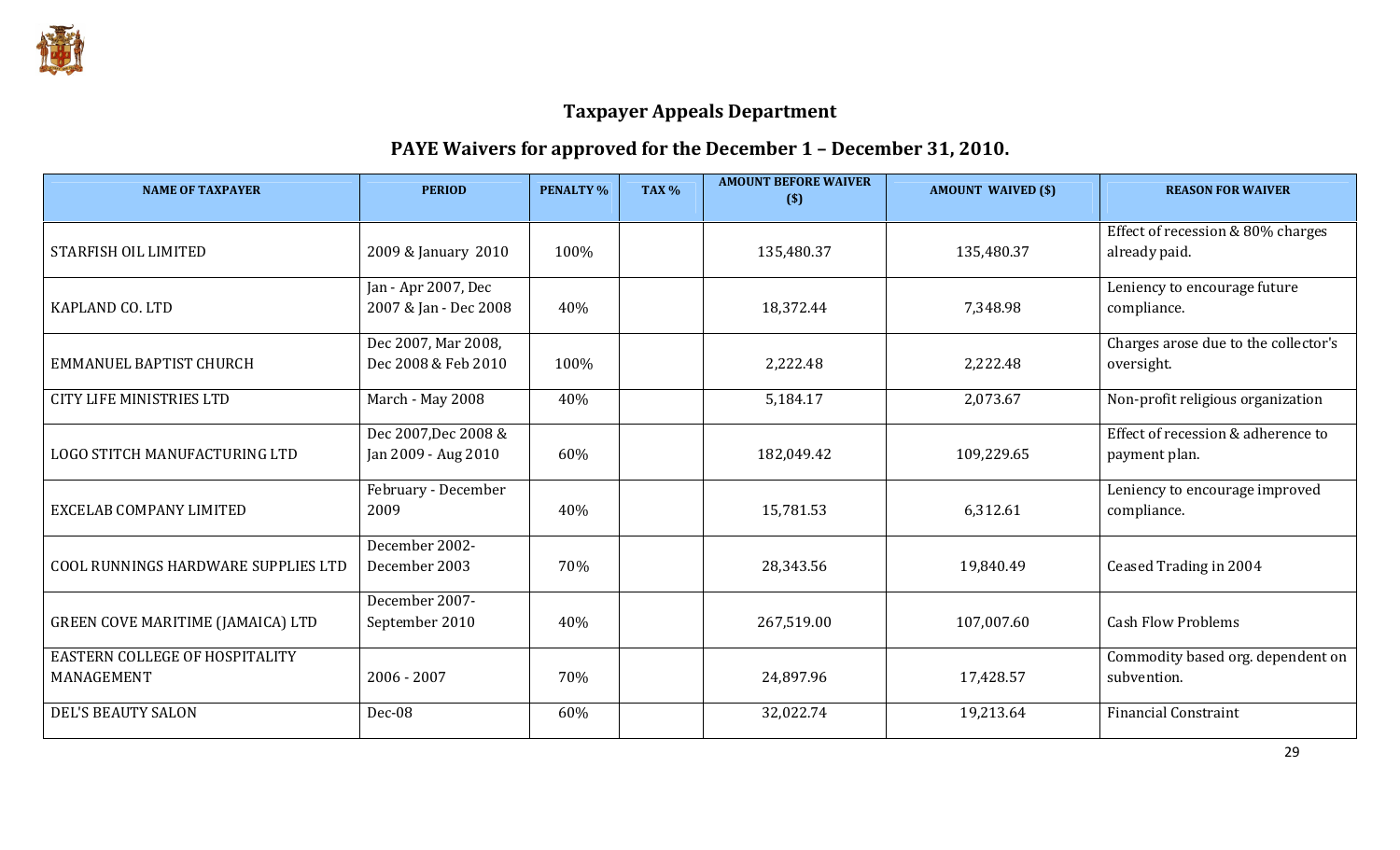

| <b>NAME OF TAXPAYER</b>          | <b>PERIOD</b>         | <b>PENALTY %</b> | <b>TAX %</b> | <b>AMOUNT BEFORE WAIVER</b><br>$(\$)$ | <b>AMOUNT</b><br><b>WAIVED</b><br>$($)$ | <b>REASON FOR WAIVER</b>      |
|----------------------------------|-----------------------|------------------|--------------|---------------------------------------|-----------------------------------------|-------------------------------|
| DYNAMIC ENVIRONMENTAL MANAGEMENT | Dec 2007, Dec 2008,   |                  |              |                                       |                                         | Working capital challenges in |
| <b>LTD</b>                       | Jan & Feb 2009        | 80%              |              | 661,117.52                            | 528,894.02                              | recessionary period.          |
|                                  | December 2007 &       |                  |              |                                       |                                         |                               |
| <b>GOLDEN AGE HOME LTD.</b>      | 2008                  | 100%             |              | 131,118.68                            | 131,118.68                              | <b>Government Agency</b>      |
|                                  | Dec 2007, Jul & Oct - |                  |              |                                       |                                         |                               |
|                                  | Dec 2008, Jan, Mar -  |                  |              |                                       |                                         |                               |
|                                  | Jul, Sep, Nov - Dec   |                  |              |                                       |                                         |                               |
|                                  | 2009 & Mar - Apr      |                  |              |                                       |                                         | Educational institution & 50% |
| MONA PREPARATORY SCHOOL          | 2010                  | 80%              |              | 90,635.59                             | 72,508.47                               | already paid.                 |
|                                  | Jan - Dec 2009, Jan - |                  |              |                                       |                                         |                               |
| MED-LIFE MEDICAL CENTRE          | Apr, Jun & Sep 2010   | 70%              |              | 89,221.71                             | 62,455.20                               | <b>Financial Constraint</b>   |
|                                  | Dec 2006, Feb 2007-   |                  |              |                                       |                                         |                               |
|                                  | May 2007 & Jul 2007-  |                  |              |                                       |                                         | Leniency to encourage future  |
| JA. GOLF ASSOCIATION             | <b>Jul 2008</b>       |                  | 40%          | 46,956.56                             | 18,782.62                               | compliance.                   |
| <b>TOTAL</b>                     |                       |                  |              | 1,683,967.17                          | 1,221,134.43                            |                               |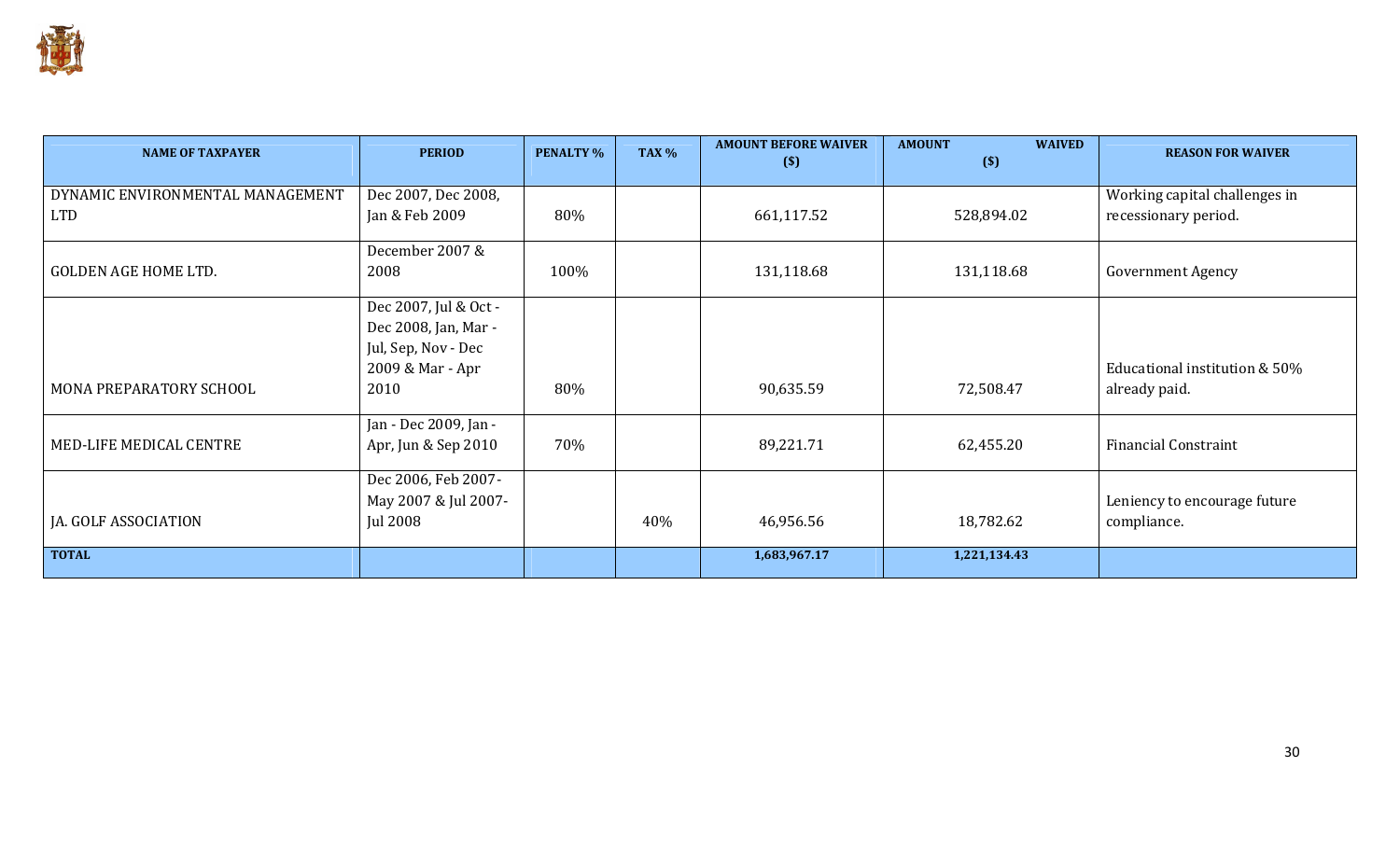

# Income Tax Waivers for approved for the December 1 – December 31, 2010.

| <b>NAME OF TAXPAYER</b>     | <b>PERIOD</b> | <b>PENALTY %</b> | TAX % | <b>AMOUNT BEFORE WAIVER</b><br>$($)$ | <b>AMOUNT WAIVED (\$)</b> | <b>REASON FOR WAIVER</b>                            |
|-----------------------------|---------------|------------------|-------|--------------------------------------|---------------------------|-----------------------------------------------------|
| <b>ROLAND ISAACS</b>        | $2001 - 2005$ | 100%             |       | 868,584.17                           | 868,584.17                | Mislead by accountant and has<br>health challenges. |
| ROLAND ISAACS               | $2001 - 2005$ |                  | 60%   | 2,058,615.58                         | 1,235,169.35              | Mislead by accountant and has<br>health challenges. |
| CHUKKA CARIBBEAN ADVENTURES | 1997 - 2000   | 70%              |       | 4,886,498.00                         | 3,420,548.60              | Late posting led to charges.                        |
| DOUGLAS CHIN                | 2001-2004     | 70%              |       | 509,383.50                           | 356,568.45                | Satisfied amnesty conditions                        |
| <b>TOTAL</b>                |               |                  |       | 8,323,081.25                         | 5,524,302.12              |                                                     |

Note

Security Innovations Ltd. was processed for Income tax and Education Tax and approved by the Minister

for \$5,156,813 granting 70%. On review however, the officer concluded that the tax type ought to PAYE& Ed. Tax for a value of \$8,539,719.

This matter is to be resolved with the input of the Commissioner and might entail resubmitting the case to the Minister; hence they will be reported at a future date.